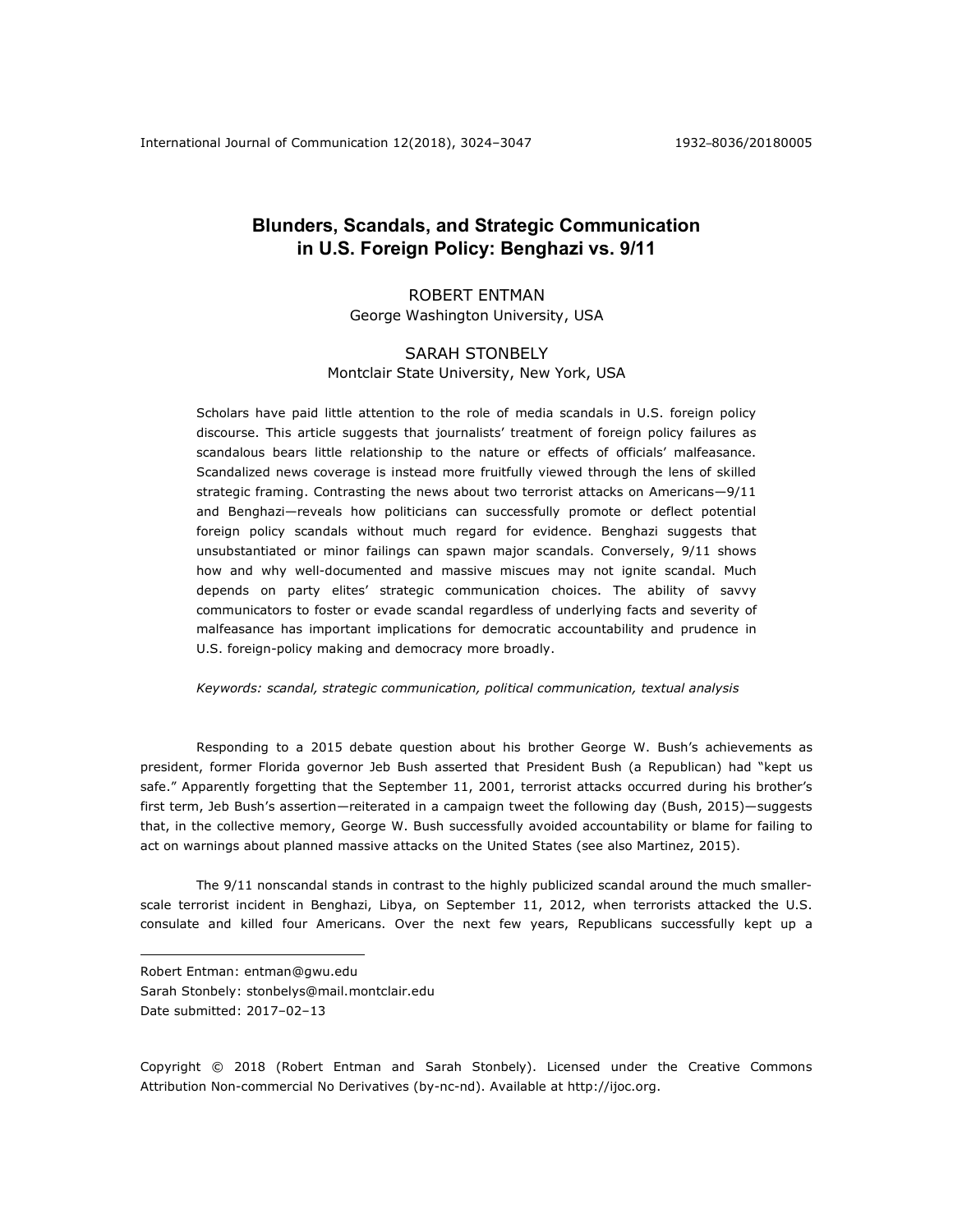<u>.</u>

drumbeat of accusations and allegations of misconduct against top Democratic leaders in office during the attack, holding 32 congressional hearings (versus 22 held for 9/11) and issuing 11 reports related to Benghazi (versus one for 9/11). President Obama, Secretary of State Hillary Clinton, and other administration officials were repeatedly accused of doing nothing in response to warnings that U.S. installations in Libya were vulnerable to terrorism, of blocking military responses while the attack was occurring, and of purposefully using misleading rhetoric about what happened.

This article assesses media coverage and political responses to 9/11 and Benghazi. Although the contrasting scopes and locations of the attacks contributed to differences in media treatment, we show that comparing the degree to which each was framed specifically as a scandal yields insights into the following questions: To what extent did the differences in scandal framing for these two instances of potential blame result from contrasts in strategic political communication on the part of Republicans and Democrats? To what extent did major mainstream news outlets support or resist the preferred frames of the opposing political parties? And what are the implications of the stark differences in framing for understanding the role of scandals in U.S. foreign policy discourse, democratic politics, and foreign-policy making? Dissecting the differences in political communication and scandal framing for these events shows two alterative paths taken by politicians and media when assigning responsibility for failures of leadership. These in turn influence the accountability and incentives facing decision makers.

To illuminate strategic communication, we analyze media content, not leaders' behavior. We feel comfortable inferring elites' strategic communication behavior from media texts based on one of the field's most robust findings: media index elite discourse (Bennett, 1990). In foreign policy and scandal politics as in political discourse more broadly—elites play a paramount role in shaping news frames (Bennett, Lawrence, & Livingston, 2006; Domke, Graham, Coe, Lockett, & Coopman, 2006) and have broad ability to bend the facts and journalistic will to their desires. $<sup>1</sup>$ </sup>

#### **Reactions to the Two Attacks**

Public revelations about neglected pre-9/11 intelligence warnings began in May 2002 with the leak of, and subsequent *CBS Evening News* story about, a presidential daily brief (PDB) from August 6, 2001, headed "Bin Laden Determined to Strike in U.S." It was in the news again during the summer of

<sup>&</sup>lt;sup>1</sup> Although space limitations preclude detailed discussion, additional evidence comes from our immersion in news and discourse about these two incidents. It revealed many examples of distinctive communication behavior by the two parties. Democrats generally appeared less strategically adept, or perhaps less inclined to allow strategic goals such as power maximization to determine what they said and did. Republicans' strategic savvy, evidenced in their relentless promotion of scandal over Benghazi and careful deflection of 9/11 scandal, contrasts with Democrats' inattention to controlling the frames. One token is the contrast between Congress's issuing 11 reports on Benghazi and just one on 9/11. This despite Democrats' controlling the Senate in 2001–3 and 2012–13 and both the Senate and House in 2007–11. Not that elites completely determine frames; news organizations do enjoy a degree of autonomy that varies over issues and circumstances. As shown by our findings on *The New York Times*'s front-page treatment of Benghazi, in some instances journalists can and do resist lockstep indexing.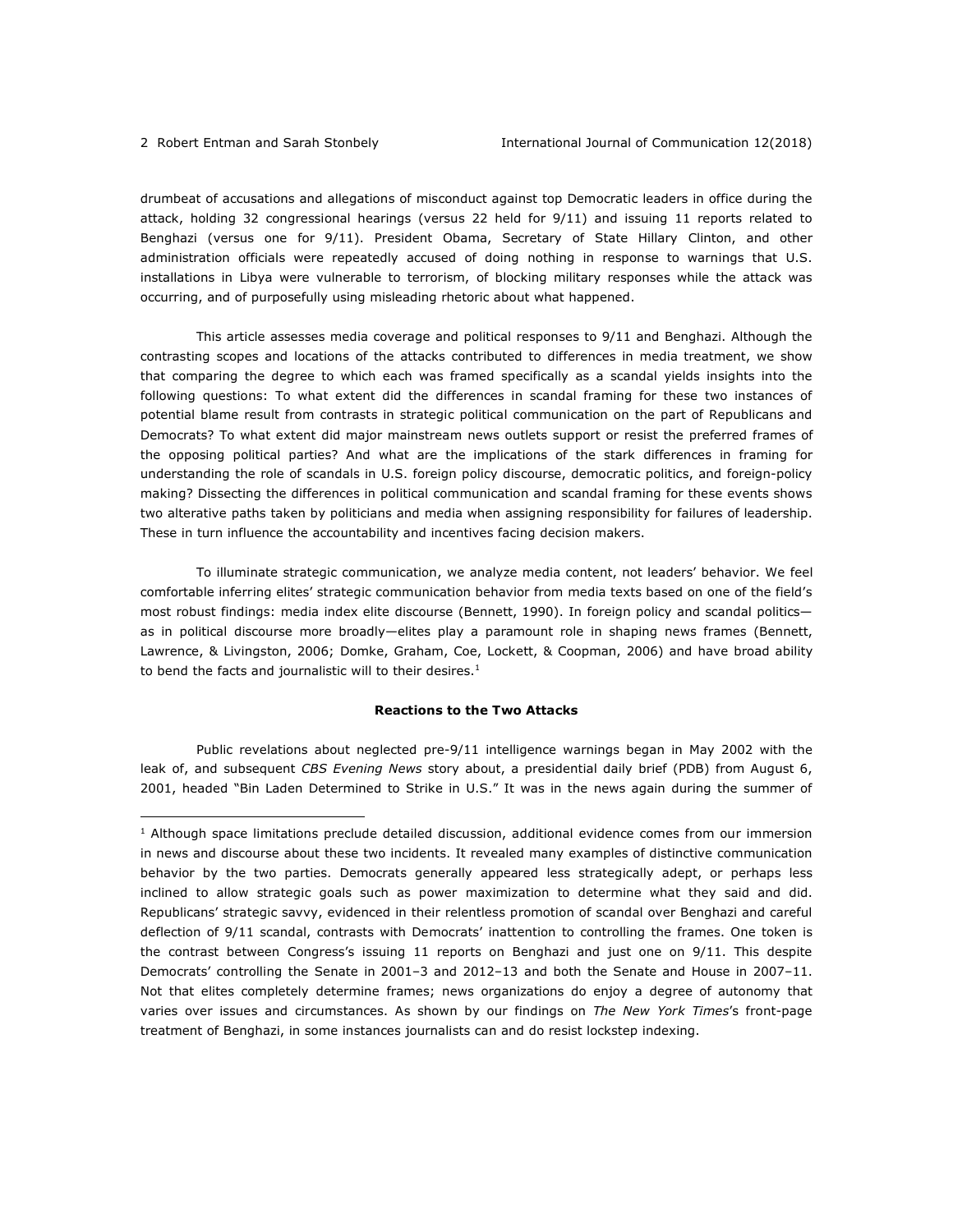2004, after the government's 9/11 Commission issued its report. Shortly after came a book from Bush's former chief counterterrorism advisor, Richard Clarke (2004), who detailed the administration's failure to heed repeated alarms about imminent Al-Qaeda attacks. Sporadic attention in elite media continued. For example, a 10th anniversary op-ed by *Times* reporter Kurt Eichenwald (2011) titled "The Deafness Before the Storm" described numerous intelligence warnings, as did a *Politico* magazine cover story, "'The Attacks Will Be Spectacular'" (Whipple, 2015). None of these revelations triggered a full-blown scandal.

In contrast, the Benghazi attack took on scandal framing almost immediately after it occurred, as we detail below. This ongoing drumbeat of allegations helped spread a public perception of Clinton as dishonest, a marked change from her favorable image as secretary of state.<sup>2</sup> They also scuttled Obama's nomination of UN Ambassador Susan Rice as Clinton's successor in the State Department (see, e.g., Schwartz, 2014). Yet congressional hearings on Benghazi turned up no prior intelligence warnings to top foreign policy officials or the president about imminent terrorist attacks against the U.S. consulate in Libya. They also found no evidence that American military personnel were ordered to "stand down" during the assault—a charge that leading Republicans, including many candidates for the 2016 presidential nomination, repeatedly endorsed.3

At first glance it might seem that much of the difference in media treatment of the two events arose from a natural rally-round-the-flag response to 9/11 because of its very scale and emotional resonance. Such a rally would mute the public's desire for blame and cue elites and journalists not to investigate or question the White House aggressively. If in retrospect it seems predetermined that the politics of scandal would be unavailable for exploitation after 9/11, this itself testifies to the effectiveness of the framing. Facts pointing to Bush's culpability did garner brief publicity, but that dissipated without political effect. Dissecting the coverage alongside that of Benghazi clarifies what would otherwise be invisible: exactly how draining the scandal potential operated in media texts, making scandalized discussion of Bush's responsibility virtually unthinkable and a patriotic rally seem natural. In fact, President Obama could have orchestrated an analogous rally around four American heroes slain in Benghazi, as President Reagan did after a Benghazi-like incident in conflict-torn, majority-Muslim Beirut (Entman, 1989, Chapter 3).

Analyzing Benghazi alongside 9/11 offers theoretically useful insights precisely because the political responses and scales of damage differed so much. If scandals were closely calibrated to the social and economic costs of political malfeasance, the magnitude of 9/11 should have yielded far more coverage of highest officials' potential responsibility than for Benghazi. Or if, as might be inferred from Benghazi, all potentially avoidable terrorist attacks on Americans yield significant scandals, 9/11 should have done so. The 9/11 attacks were exponentially costlier, and the dead were innocent civilians on U.S. soil, not

<sup>&</sup>lt;sup>2</sup> For example, a February 2016 Gallup poll found that "dishonest" was the most frequent label for Clinton (Byrnes, 2016), while voters' perceptions of Clinton as "honest and straightforward" declined dramatically from June 2014 to October 2015 (Hart Research Associates, 2015).

 $3$  Three government reports rejected the "stand down" myth, including from the Senate Select Committee on Intelligence (2014).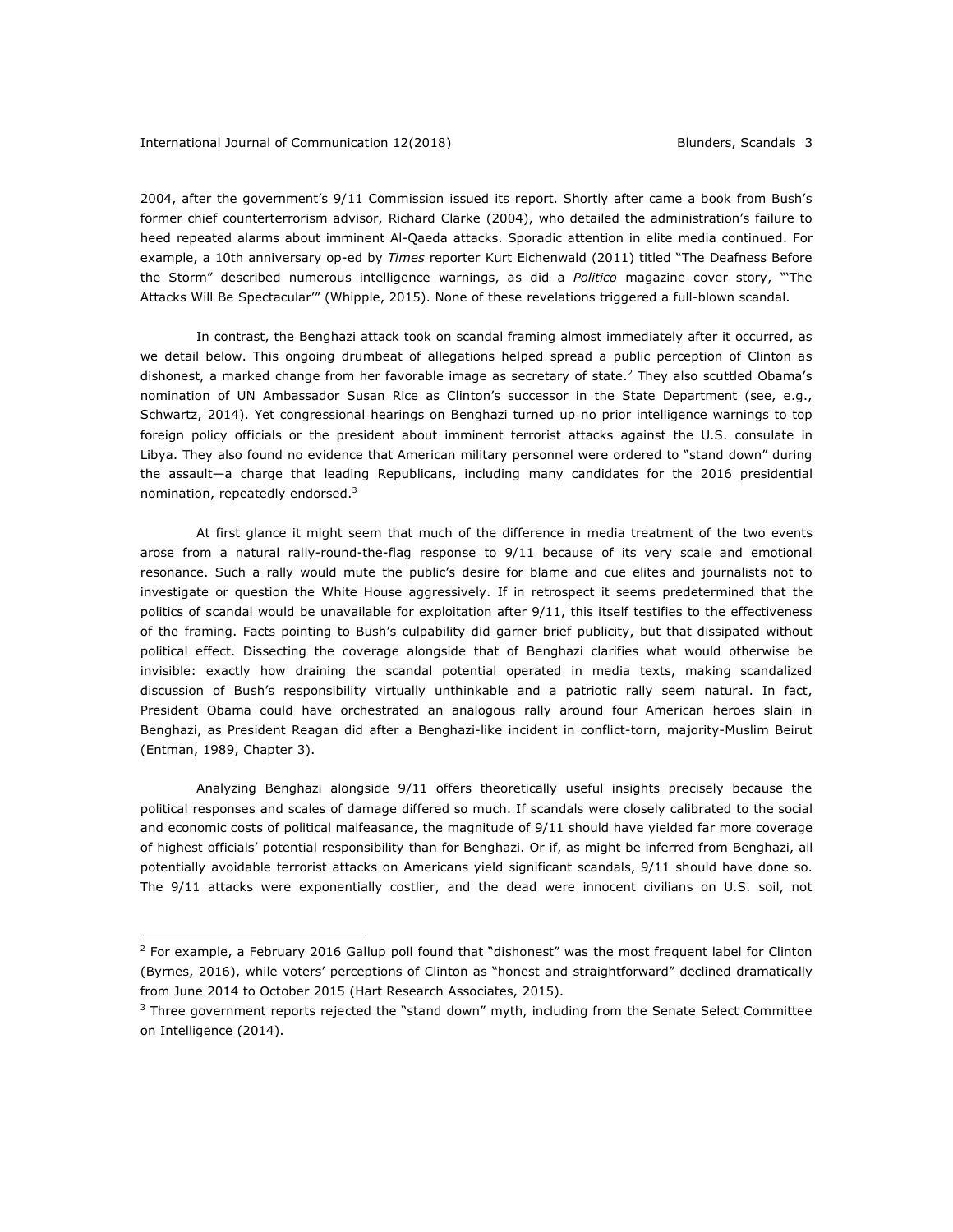Americans voluntarily deployed overseas. Thus, from the perspective of accountability for miscues in foreign-policy making, 9/11 should have yielded deeper investigation and scandal than Benghazi.

#### **Scandal and Asymmetrical Political Communication**

Scandal is a quintessential part of political communication for parties and media, but it is often poorly calibrated to the political and social costs of malfeasance. Figure 1 relates the severity of real-world effects to the degree of political damage, showing the contingent nature of foreign policy scandal.

|                                                    | Deaths & economic cost:<br>Relatively minor | Deaths & economic cost: Major |
|----------------------------------------------------|---------------------------------------------|-------------------------------|
| Political damage: Minimal (no<br>scandal or rally) | Reagan: Beirut                              | Bush: 9/11                    |
| Political damage: Major (scandal)                  | Clinton: Benghazi                           | Bush: Iraq War (2006-8 only)  |

# *Figure 1. Comparing real-world effects and political damage for costly and minor foreign policy mistakes.*

This taxonomy undergirds our proposition that strategic framing and skillful political communication play a more decisive role in the political effects that U.S. policy makers face than do the costs that their poor decisions impose on the United States (and elsewhere).

One dimension of scandal coverage relevant here is whether the actor held responsible is a person or an institution. Some scholars (e.g., Just & Crigler, 2014) have argued that personalized scandal coverage tends toward empty sensationalism, whereas placing the blame on institutions makes meaningful structural reform more likely and is therefore more desirable. However, it could also be argued that when high-ranking individuals, rather than nebulous institutions, receive scandal attention, accountability and the incentives for prudent policy making are more powerful. Likewise, it is less risky for top national journalists to place blame on faceless bureaucracies than on high officials who have the power to retaliate.

Moreover, the president's standing with the public—based on trust and other forms of political capital—"is a linchpin of presidential power" (Kriner & Schickler, 2014, p. 1). That heightens incentives for an administration's opponents to promote scandal, even when, as for Benghazi, there is flimsy evidence of wrongdoing. In addition, studies suggest that historically, congressional investigations, when directed at the executive branch, reduce presidential approval—and power (e.g., Kriner & Schickler, 2014).

Finally, research has revealed that even when misinformation (such as a trumped-up scandal) is debunked or corrected, many citizens' negative beliefs about the object of that misinformation persist—a phenomenon Thorson (2016) has termed "belief echoes." As we show below, this sort of damage by misleading scandal framing befell Hillary Clinton but not George W. Bush.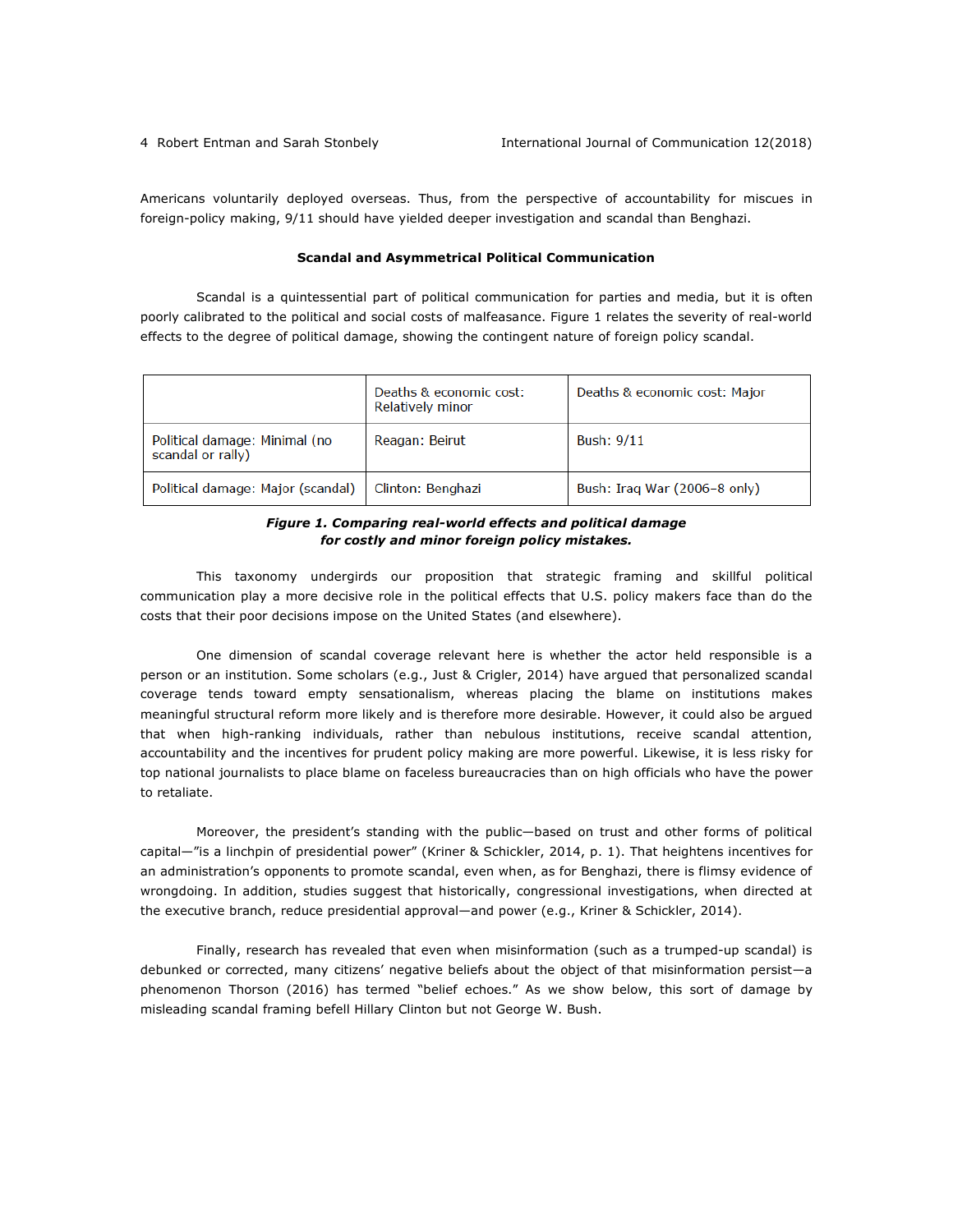<u>.</u>

Regarding asymmetrical political communication, several studies suggest the general superiority of Republican messaging (e.g., Lakoff, 2014; Westen, 2007). Excepting the Trump White House, Republicans also generally tend to be more disciplined in their messaging than Democrats, repeating the same word or phrase in multiple venues and over time, promoting it as the default way to think about an issue (e.g., Phillips-Fein, 2009). In addition, Republicans have poured more resources into finding "words that work" (Luntz, 2007) than Democrats, building an extensive network of think tanks and university institutes to produce partisan research and promoting their analyses to journalists and other public commentators (e.g., Hacker & Pierson 2016; cf. Grossmann & Hopkins, 2016).

Among other results, Republicans' superior strategic communication system has cemented their "ownership" of foreign policy—their brand as the toughest, most competent stewards of national security. This established reputation helps them control framing in this field, as illustrated by the party's success at controlling scandalization in both cases. For instance, applying Entman's (1993) four-part conceptualization of framing's functions to Benghazi: If the tragic deaths of four Americans is a large-scale *problem* for U.S. foreign policy and national security, and Hillary Clinton's incompetence and dishonesty were central *causes* of Benghazi, then *moral* condemnation of Clinton's behavior becomes justifiable, and a *solution* would be to deny her power to commit future deadly blunders. The GOP brand made this framing more credible to media and public, as it made Republican culpability in 9/11 less thinkable.

The ability of skillful strategic communication to evade scandal over severely damaging incidents such as 9/11, or to promote major scandals in the wake of relatively minor tragedies such as Benghazi, points to important linkages among scandal politics, media practices, and foreign-policy making. These connections have received surprisingly limited attention (although see Rowling, Sheets, & Jones, 2015, on the My Lai massacre).

### **Method**

To explore how Benghazi, but not 9/11, became a scandal, we analyzed an extensive corpus of news stories and editorials about both events from *The New York Times* (NYT), *USA Today* (USAT), and NBC's *Nightly News* (NBC).4 Our 9/11 data set begins on May 15, 2002, when the revelation of the August 6, 2001, PDB triggered the first serious attention to Bush's knowledge of prior warnings before 9/11, and runs through Election Day, November 2, 2004. Benghazi data were drawn from the period beginning on the day of the event itself, September 12, 2012, to October 30, 2015—a week after the last congressional testimony by Hillary Clinton on October 23.<sup>5</sup> All stories were selected using LexisNexis, applying the most

<sup>4</sup> We focused on mainstream media because, at that time, they were still the agenda-setting media for broader political discourse in the United States.

 $5$  The 9/11 data set begins in 2002 and not on September 11 itself because the 2002 PDB marked the first time important politicians or media began publicly suggesting that scandal framing might be appropriate, whereas Republicans immediately framed Benghazi as scandalous. The data set for Benghazi ends after Clinton's last congressional testimony in 2015, and not into Campaign 2016, because the mainstream media examined herein gave Benghazi only passing mentions after the testimony. Some in right-wing media continued promoting Benghazi into 2016, as discussed below.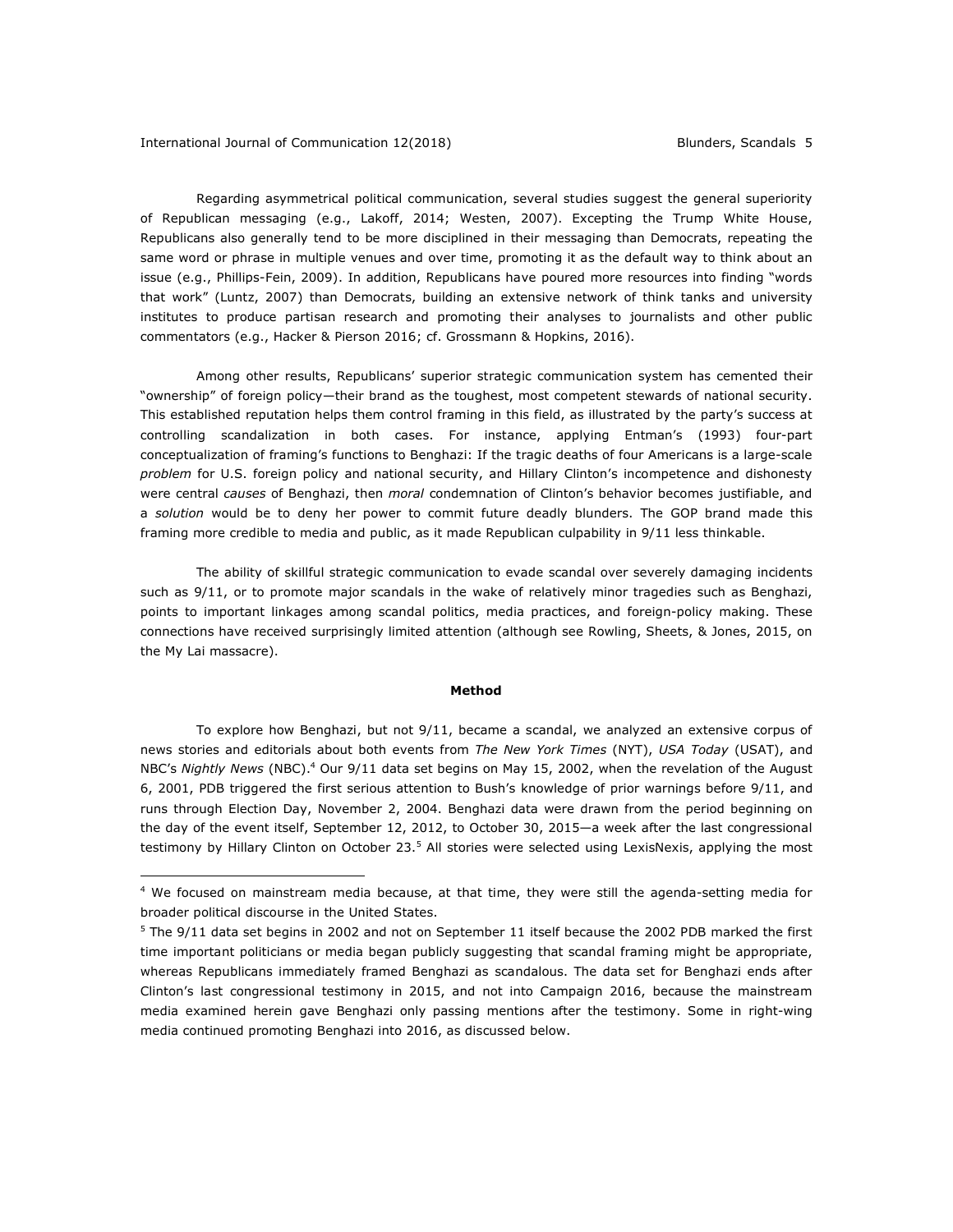inclusive search terms, then narrowing manually to include only those items directly addressing allegations of responsibility for missing preattack warnings or not acting to evade the attack.

All stories from NYT, USAT, and NBC that met the search criteria during the specified dates were subjected to two analyses: at the paragraph level, and at the story level. The paragraph-level analysis used the software QDA Miner to identify the frequency and co-occurrence of different actors and entities (e.g., President Bush, the FBI and CIA, Condoleezza Rice) with words that indicated blame and with exculpatory language that deflected or diffused blame. The specific search terms used were gathered inductively by close reading of the actual language that journalists and political actors used (see Appendix for all search terms and related details of content analysis).

The story-level analysis shows the number of items over time that blamed specific actors or combinations of actors. A story was coded as blaming when it directly associated blame with a specific person or entity. We tallied the number of stories that blamed only one actor and the number of stories that blamed multiple actors. The four possible culpable parties in 9/11 stories were President Bush himself, the Bush Administration in general, another government institution (the FBI, CIA, a former administration), and intangible factors such as a failure to connect the dots or too much bureaucracy. For Benghazi, the culpable parties coded were Secretary of State Clinton, President Obama, the Obama administration in general, another government institution (FBI, CIA, or the State Department, which figured prominently), and external causes, including "Muslim extremism," the offensive video originally purported to have sparked the attack, and the 9/11 anniversary.

The story-level analysis reveals how blame shifted from actor to actor over time, usually reflecting skilled strategic communication by those promoting scandal (Benghazi) or evading it (9/11). The story-level analysis looks only for the presence or absence of blame for each actor in a story, making it a relatively efficient way to uncover journalists' prioritization of actors involved in a large amount of coverage over time. To supplement these analyses, we also employed simple searches and counts within much larger samples of media coverage. These yielded important supplementary insights.

# **Results**

# *Asymmetrical Attention to 9/11 and Benghazi*

Table 1 shows the difference in total number of stories and editorial items covering allegations that American officialdom bore some responsibility for allowing the 9/11 and Benghazi attacks to happen.

| Responsibility for Terrorist Attacks on 9/11 and at Benghazi. |         |          |                 |          |      |              |      |          |  |
|---------------------------------------------------------------|---------|----------|-----------------|----------|------|--------------|------|----------|--|
|                                                               | Page A1 |          | Op-ed/Editorial |          |      | Inside Pages |      | Total    |  |
|                                                               | 9/11    | Benghazi | 9/11            | Benghazi | 9/11 | Benghazi     | 9/11 | Benghazi |  |
| NYT                                                           | 82      | 23       | 48              | 60       | 109  | 127          | 239  | 210      |  |
| USAT                                                          |         |          |                 | 35       | 45   | 67           | 66   |          |  |

# *Table 1. Number and Placement of News and Editorial Items Discussing*

*Note. N*s represent stories or editorial items*.* For NBC, the entire newscast was considered equivalent to page A1.

NBC 59 81 N/A N/A N/A N/A 59 81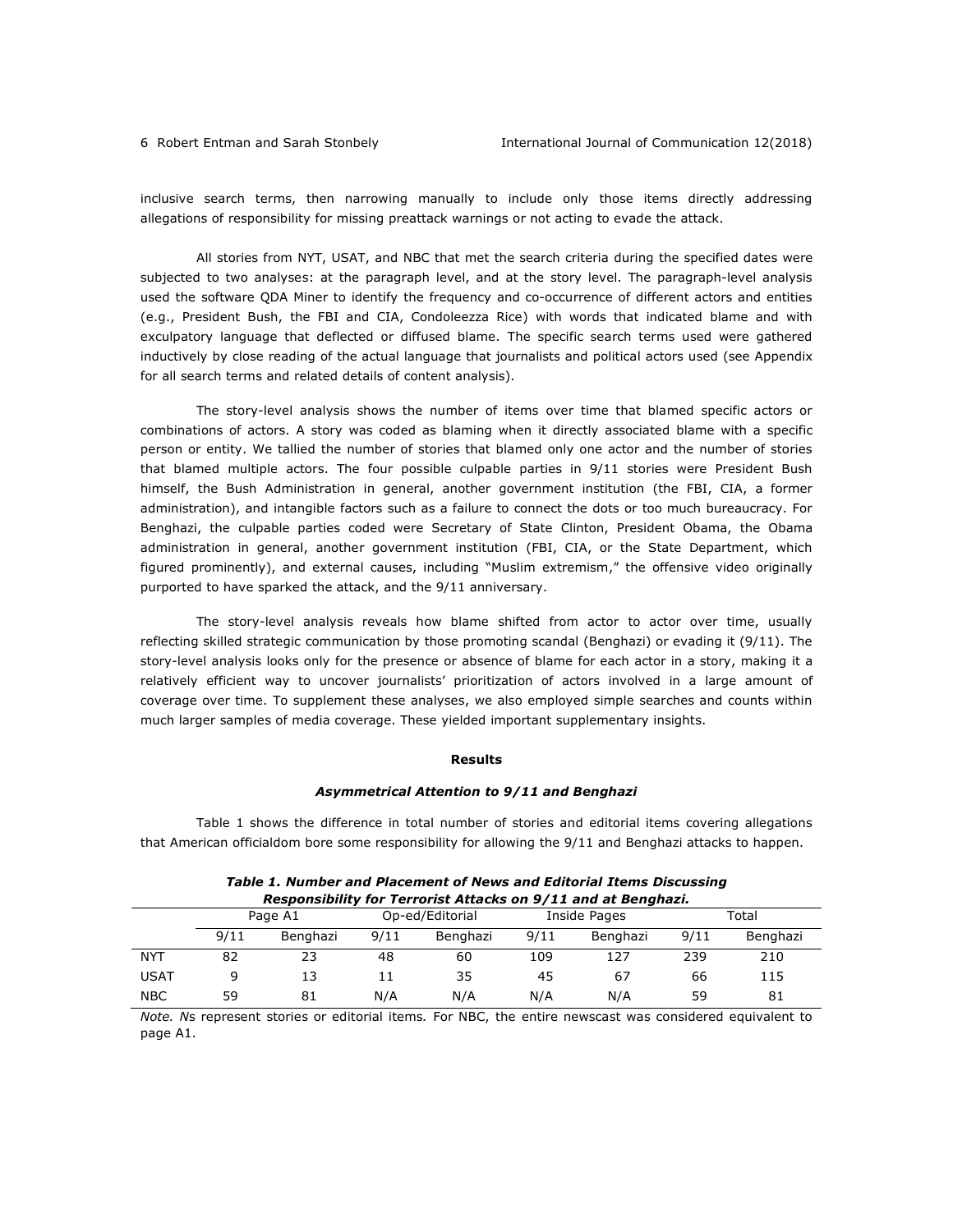Perhaps the most noteworthy finding is that NBC and USAT both ran more stories dealing with blame for Benghazi than for 9/11, thereby reinforcing Republicans' scandal goals. On the other hand, Table 1 also shows that in one respect, NYT resisted Republicans' strategic communication. On its influential front page, *The Times* de-emphasized Benghazi as compared with 9/11; for the other two outlets, Benghazi was the bigger story. Yet on the editorial page and inside news pages, NYT, like USAT and NBC, published more items discussing blame for Benghazi than for 9/11. In total, USAT and NBC devoted considerably greater attention to assessing blame for Benghazi than for 9/11, and even NYT provided nearly equal attention to the two.

#### *9/11: A Nonscandal for George W. Bush*

We now look more closely at how the news outlets we studied allocated responsibility for 9/11. Figure 2 shows the results of the story-level analysis, charting blame for individual actors, and combinations of actors, over time. Just one story in our analysis—on NBC—blamed only President Bush for 9/11, and it focused not directly on 9/11 but on congressional races in the South. There were zero stories on page one of NYT or USAT focusing exclusively on Bush's responsibility.

A scandal delayed is often a scandal avoided, a factor the administration adroitly exploited. The administration, under substantial political pressure, finally released a copy of the PDB warning Bush of attacks, fully eight months after September 2001. At this point, the news that Bush had been personally and explicitly warned about imminent attacks was less compelling than it might have been right after 9/11, when emotions were running highest. Indeed, attention to Bush's personal responsibility was effectively tamped down until two years after news of the memo first broke. That further delaying tactic again helped contain scandal, as 9/11 culpability was even older news by then. In the same way, it was more than a year after 9/11 (November, 2002) when the 9/11 Commission was formed (again, after long administration resistance and under pressure) to investigate why the attacks were not discovered earlier and possibly prevented. With the nearly three-year gap between 9/11 and the 2004 publication of the commission's final report,<sup>6</sup> its equivocal language, and Democrats' failure to use it as a campaign cudgel, interest faded quickly.

1

<sup>6</sup> See http://www.9-11commission.gov/report/.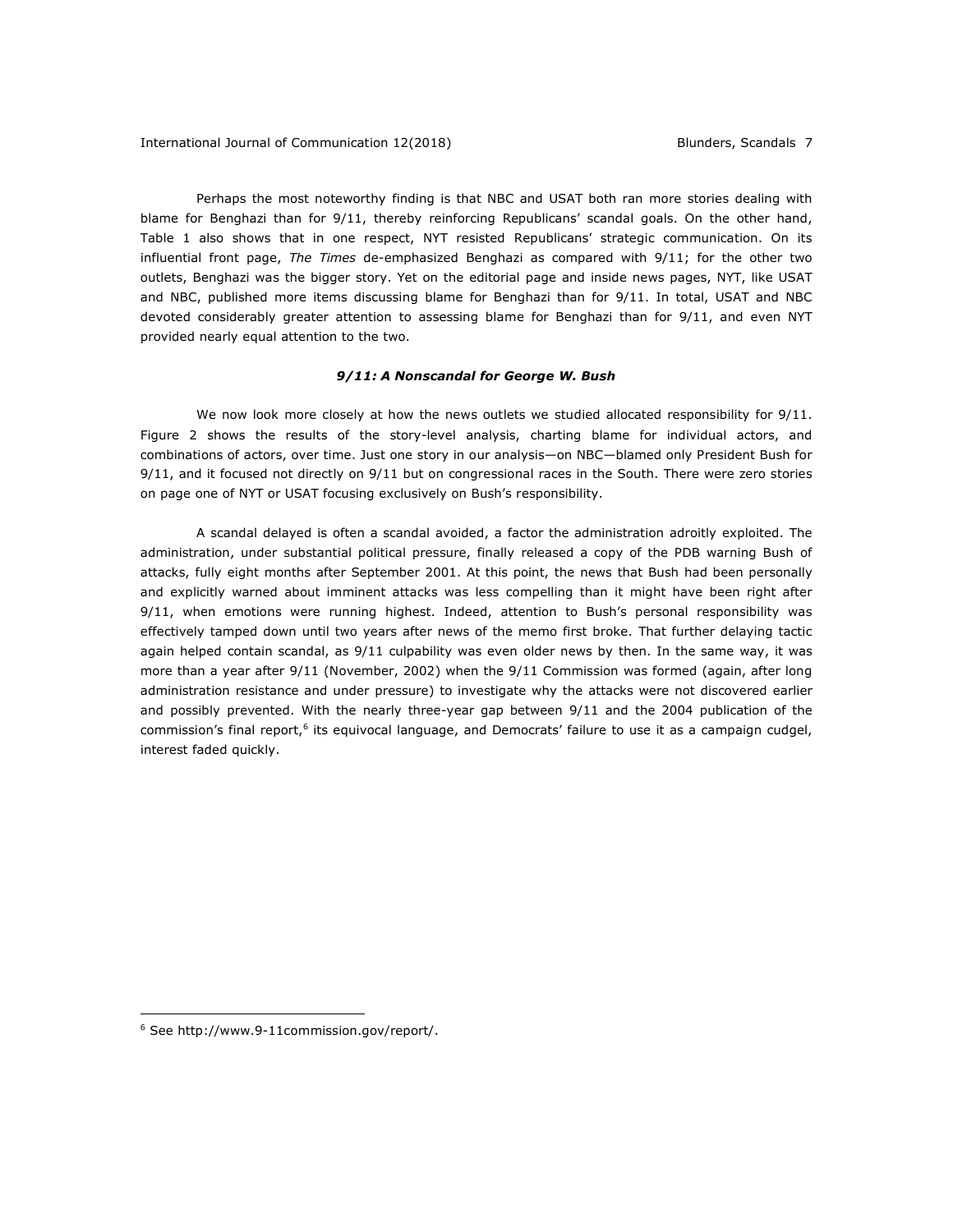

*Figure 2. Assignment of blame for 9/11 in NYT A1, USAT A1, and all NBC stories, over time. Note: The Ns are greater than the frequencies in Table 1 because some stories are counted more than once.*

Figure 2 shows that at both points of maximum publicity around responsibility for 9/11 (after the revelation of the PBD and after the 9/11 Commission's report), stories on the front pages of NYT and USAT or broadcast on NBC tended to blame two or more actors, often including nebulous government institutions, such as the FBI or CIA, or intangible forces such as too much bureaucracy or an inability to connect the dots.

Figure 2 therefore displays perhaps the most politically consequential choices journalists make when covering scandal: which actor or actors to blame for misdeeds. Journalists can choose to run stories that clearly blame only one actor or entity—for instance, the FBI, the Bush administration, or President Bush himself—creating a clear frame for the assignment of fault. Or, as in our results, journalists can diffuse blame by emphasizing multifaceted or inconclusive explanations. This reduces the role of human agency, diminishing the likelihood that citizens will regard any identifiable actor or actors as culpable. To put the point in terms of episodic versus thematic framing (Iyengar, 1991): Blaming institutional and structural causes rather than individuals is useful in policy discussions around issues such as poverty and street crime. But when it comes to high-level official misconduct, thematic framing that focuses on the role of institutions over individuals has the effect of letting individuals most responsible for upholding national security off the hook.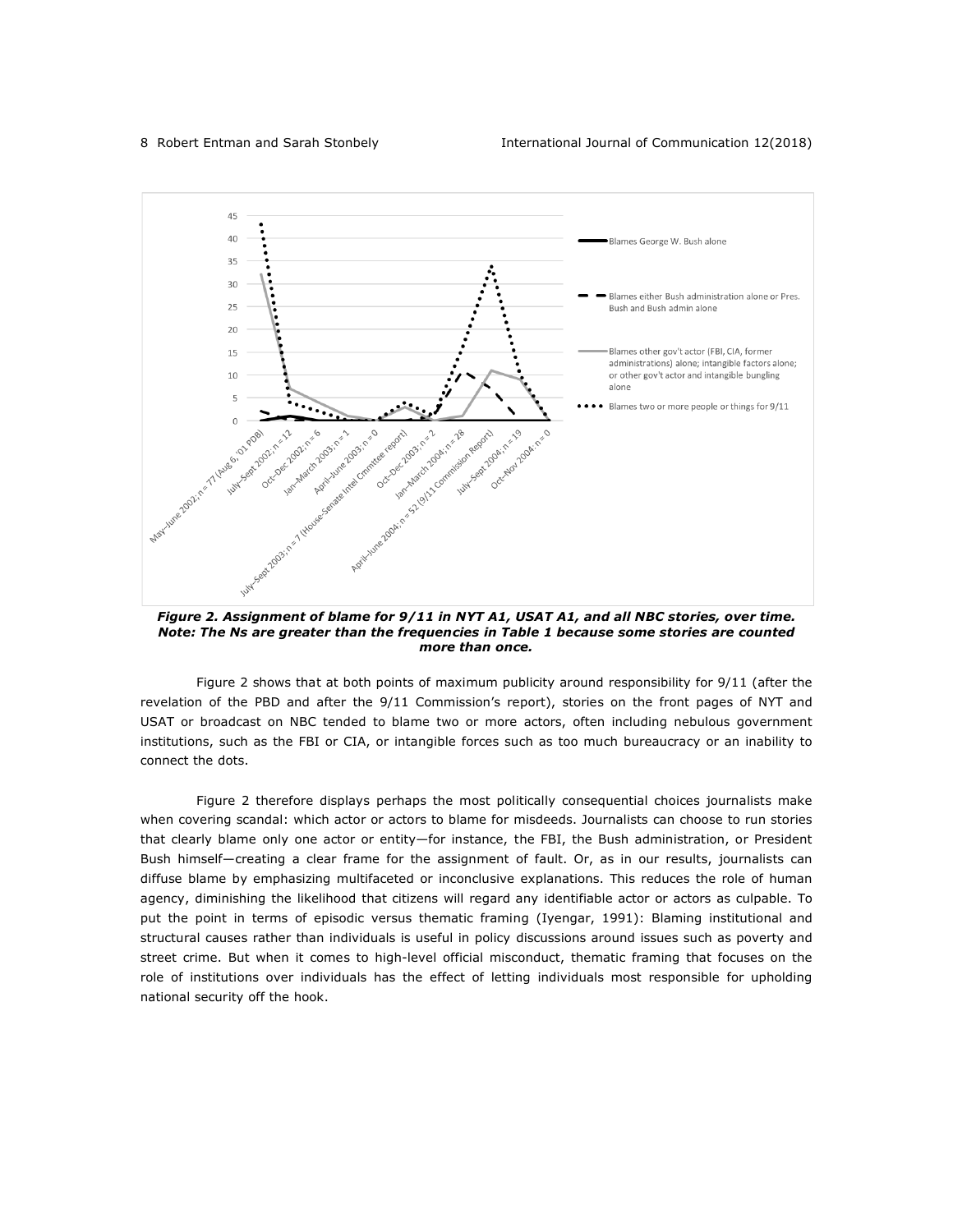Probing in more detail *The New York Times* (NYT), the paper that ran by far the most items on  $9/11$  culpability,<sup>7</sup> Table 2 shows results from the paragraph-level analysis: the frequency with which blame words appeared in the same paragraph with mentions of specific actors, and the presence of exculpatory language negating that blame. The blame words that were used for 9/11 included "memo," which captured all discussions of the August 2001 PDB (the publicity about which was inherently accusatory), "unheeded," "ignored," "intelligence failures," and "dismissed" (see Appendix). A typical sentence that associated an actor with blame was the headline, "FBI Ignored Early Warning About Possible Attack on U.S." (NBC, May 15, 2002).

| at the Faragraph Ecter (NTT A1, OSAT A1, and All NBC).     |                           |                                |  |  |  |
|------------------------------------------------------------|---------------------------|--------------------------------|--|--|--|
|                                                            | % of Paragraphs           |                                |  |  |  |
|                                                            | Blaming Specific Actor(s) | Blaming Actor(s) and That Also |  |  |  |
|                                                            | Alone <sup>a</sup>        | Use Exculpatory Language       |  |  |  |
| President Bush                                             | 22.8 ( $n = 31$ of 136)   | 46.3 ( $n = 63$ of 136)        |  |  |  |
| Rice and/or Cheney                                         | 9.3 ( $n = 17$ of 88)     | 31.8 ( $n = 28$ of 88)         |  |  |  |
| "White House" and/or "Bush"<br>administration"             | 31.2 ( $n = 63$ of 202)   | 18.3 ( $n = 37$ of 202)        |  |  |  |
| FBI, CIA, Mueller, government<br>in general, and/or vague, |                           |                                |  |  |  |
| diffuse factors                                            | 39.2 ( $n = 163$ of 416)  | 12.3 ( $n = 51$ of 416)        |  |  |  |

## *Table 2. Association of Blame and Exculpation of Blame for 9/11, at the Paragraph Level (NYT A1, USAT A1, and All NBC).*

<sup>a</sup> Shown as percentage of all paragraphs linking that actor with blame words.

<u>.</u>

Exculpatory language included words and phrases meant to belittle the intelligence warnings or otherwise deflect blame, such as "vague," "nonspecific," "speculative," and "wasn't briefed." An example of a sentence that included blame but also exculpatory language was, "But Mr. Bush and his aides did not have all the threat information that was circulating through lower levels of the government in July and August, some of it more specific" (Johnston & Risen, 2002, para. 4).8 In fact, intelligence warnings to Bush were specific.

Table 2 shows that the political communication strategy of the Bush administration—to deflect blame from the president and top administration officials and place it on the intelligence agencies and other nebulous institutions—succeeded. The second column shows the difference in frequency with which blame words were associated only with the particular actor listed (i.e., no other actors were mentioned in the same paragraph). The third column shows the frequency with which actors were blamed but also exculpated in the same paragraph (as in the example above). The data show that President Bush, Vice

 $<sup>7</sup>$  That only NYT paid any significant attention to 9/11 responsibility is itself an indicator that the attacks</sup> didn't yield an important presidential scandal. By definition, a politically significant scandal will spread throughout the media ecosystem. Confined to one or two elite newspapers, a potential scandal frame will not influence politics much.

<sup>&</sup>lt;sup>8</sup> Because of variability in word meaning, all of the results obtained by automated searches, either in full or every third item returned, were manually checked.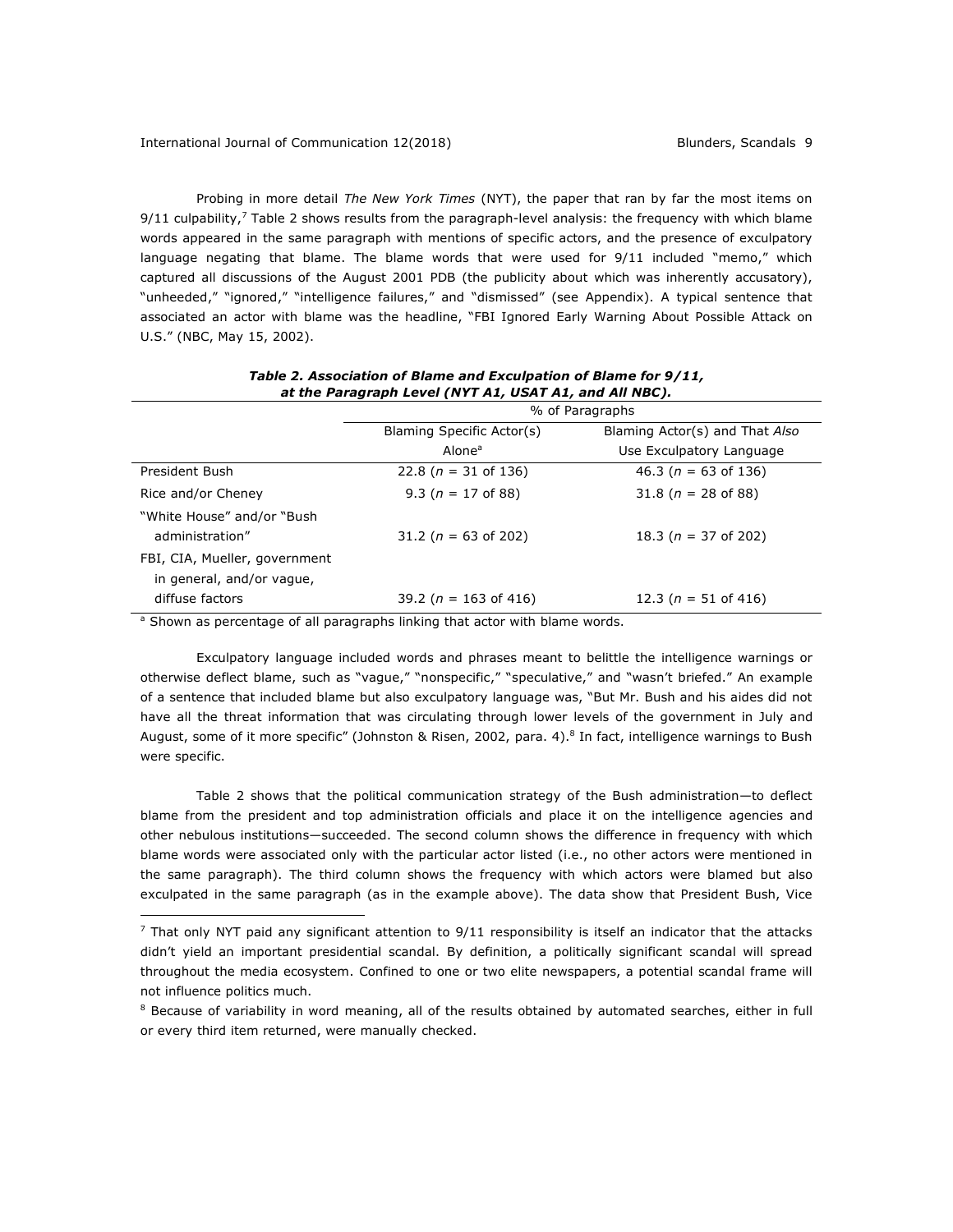President Cheney, and National Security Advisor Condoleezza Rice were more likely to be exculpated than they were to be blamed. By contrast, the intelligence agencies; the FBI director at the time, Robert Mueller; and the vaguer "White House" and "Bush administration" were more likely to be blamed.

The third column also shows that Bush enjoyed the greatest amount of exculpation. Nearly half his blaming paragraphs included exculpatory language. These most often came in the form of asserting inaccurately—that although Bush didn't do anything to prevent the attacks, he didn't get any clear warnings that they were brewing. Also frequently defended from blame were Rice and Cheney. Far less likely to be defended were the more general and vague actors "White House" and "Bush administration," and least likely to receive exculpation were the real fall guys: the FBI, CIA, their leaders, and the most nebulous actor, "government" in general. Rice gave lengthy (if long resisted [Olshansky, 2011]) public testimony before the 9/11 Commission, whereas Bush and Cheney testified jointly, privately, and for just one hour. Resisting and then insisting on highly constrained testimony was another important element of their scandal containment strategy. Politically, it was better for Rice than Bush and Cheney to receive public attention from the commission.

A final measure of the limited extent to which the 9/11 attacks were subjected to scandal framing comes from a separate search for "9/11" or "September 11" appearing within a sentence of the word "scandal"9 in news items by NYT, USAT, Associated Press (AP), and National Public Radio (NPR). In 2001, these outlets were still performing an important agenda-setting function for the rest of mainstream media and for political discourse in general (e.g., Golan, 2007); the time period for our search was September 11, 2001, to Election Day, November 3, 2004. In NYT and USAT, 17 stories each featured such a sentence. AP issued 12 such stories, and NPR's two main news programs, *All Things Considered* and *Morning Edition*, broadcast 10. Within this total of 56 items, just two mentioned Bush as potentially involved in a 9/11 scandal. One NYT op-ed labeled 9/11 a pseudoscandal and strongly defended Bush against any charge of culpability (Wright, 2004). The other was an NPR discussion in which Democraticleaning *Washington Post* columnist E. J. Dionne said Bush should have as a rhetorical move accepted some responsibility for 9/11, but then added that "blaming Bush for 9/11 is wrong"; Republican-leaning *New York Times* columnist David Brooks said it was outright "ridiculous" to claim "there was some scandal here" (Block & Siegel, 2004, paras. 23–24). (Much later, then-presidential candidate Donald Trump did state (though never made it a major theme) that Bush should be held accountable for 9/11 (Martinez, 2015).)

A specific example should further clarify the nature of the many stories that, although suggesting some actor, institution, or process bore some responsibility for 9/11, directed attention away from Bush. On May 17, 2002, just after the August 2001 PDB became public, USAT ran this on its front-page:

U.S. officials have said a failure of intelligence agencies to work together allowed planning of the attacks to go undetected. Disclosure of the information given to Bush in

<sup>9</sup> Nyhan (2015) employed media use of the term "scandal" to measure the degree to which presidential acts are framed as scandalous.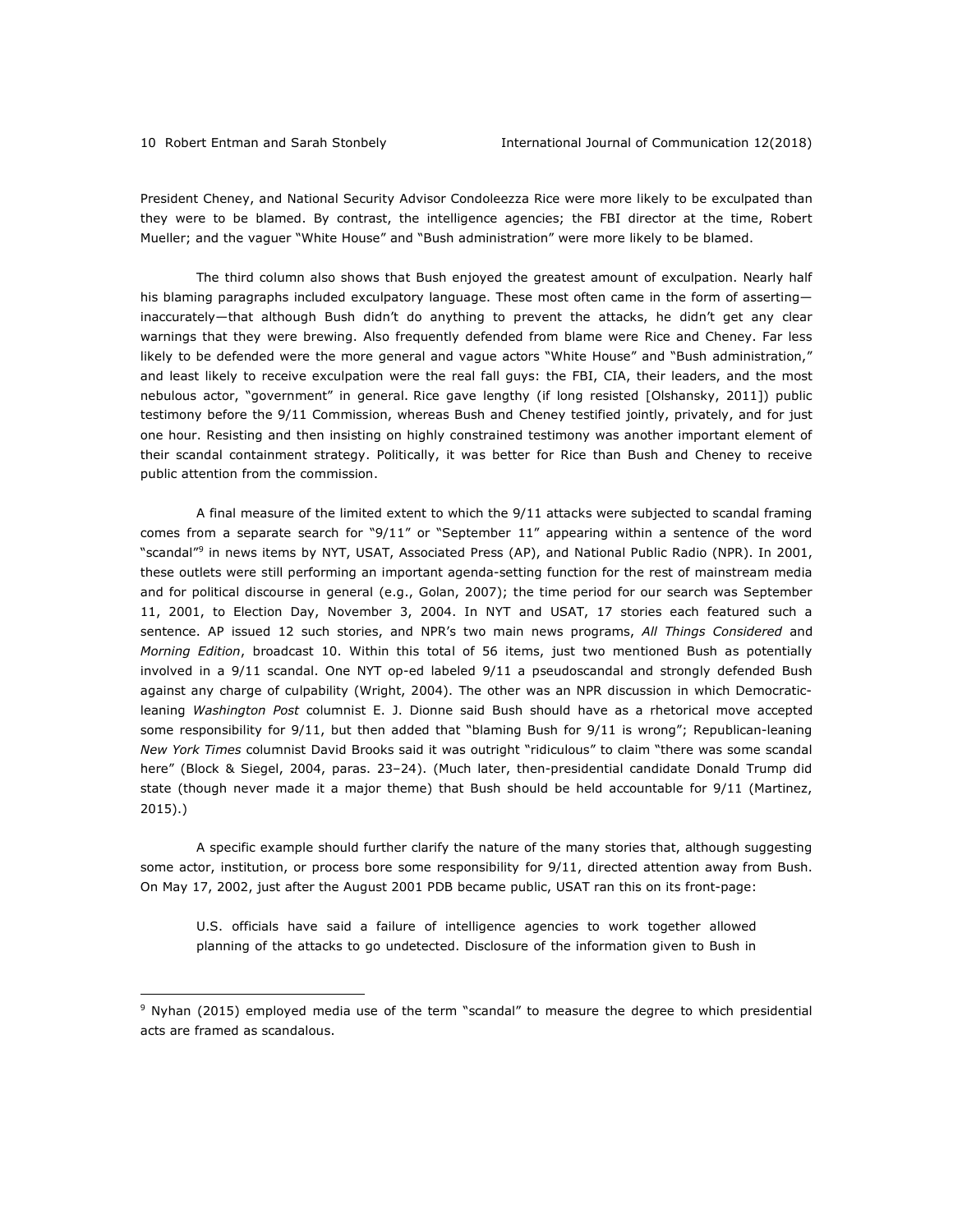August is the first evidence that he was told before Sept. 11 that bin Laden might order hijackings.

The news put the White House on the defensive. Vice President Cheney said suggestions that the attacks could have been prevented are "thoroughly irresponsible . . . in a time of war." He said congressional probes should be handled carefully because "a very real threat of another perhaps more devastating attack still exists."

Senate Majority Leader Tom Daschle (D-SD) said, "There is a lot more to be learned before we can come to any final conclusion about all of the facts, but it clearly raises some very important questions" (Diamond & Kiely, 2002, paras. 5–7).

In a separate story under the same headline:

Intelligence professionals interviewed Thursday said that in fairness to Bush, the president is not expected to take material in his briefing book and put out warnings to officials and agencies below him. "No one would expect the president of the United States or members of Congress to put on their James Bond uniform and become CIA agents," said Senate Intelligence Committee Chairman Bob Graham, D-Fla. (Keen, 2002, para. 13)

The first thing to note is conflicting (i.e., inconclusive) suggestions of blame: first of President Bush, then of the intelligence agencies and their failure to work together. We also see counterframing, first by Cheney, then by Democrat Bob Graham. USAT was not willing to state clearly who was responsible and gave prominent play to Republicans' defenses, allowing any potential responsibility to be, at the very least, put into question. This story also offers an example of how Republicans immediately went on the offensive (e.g., Cheney's fear-mongering), while Democratic leaders failed to initiate a scandal narrative. Daschle vaguely, passively suggests "some very important questions" were raised by the PDB, rather than voicing accusations that Bush was culpable for incompetence or a cover-up.

Graham, the other Democrat in the best position to initiate scandal framing, appears to support the Republicans' misleading claim that the president is not responsible for following up on intelligence warnings—misleading because the essence of the commander-in-chief's job is precisely to digest intelligence analyses and decide what subordinate agencies and officials should do in response. In short, Senators Daschle and Graham's passivity signaled to journalists that scandal framing was inappropriate, making it highly unlikely that mainstream journalists would pursue a scandal narrative on their own (Bennett, 1990; Entman, 2004, 2012).

If coverage was inconclusive and deferential on the front page, were the op-eds and editorials more resolute? Figure 3 shows that even on *NYT*'s liberal-leaning editorial pages, not one item blamed Bush alone during the entire two years of coverage, whereas dozens blamed some combination of actors.

When Bush or his administration were blamed, editorially or on page A1, it was always in the context of an inconclusive analysis that impugned several actors simultaneously, reducing culpability to a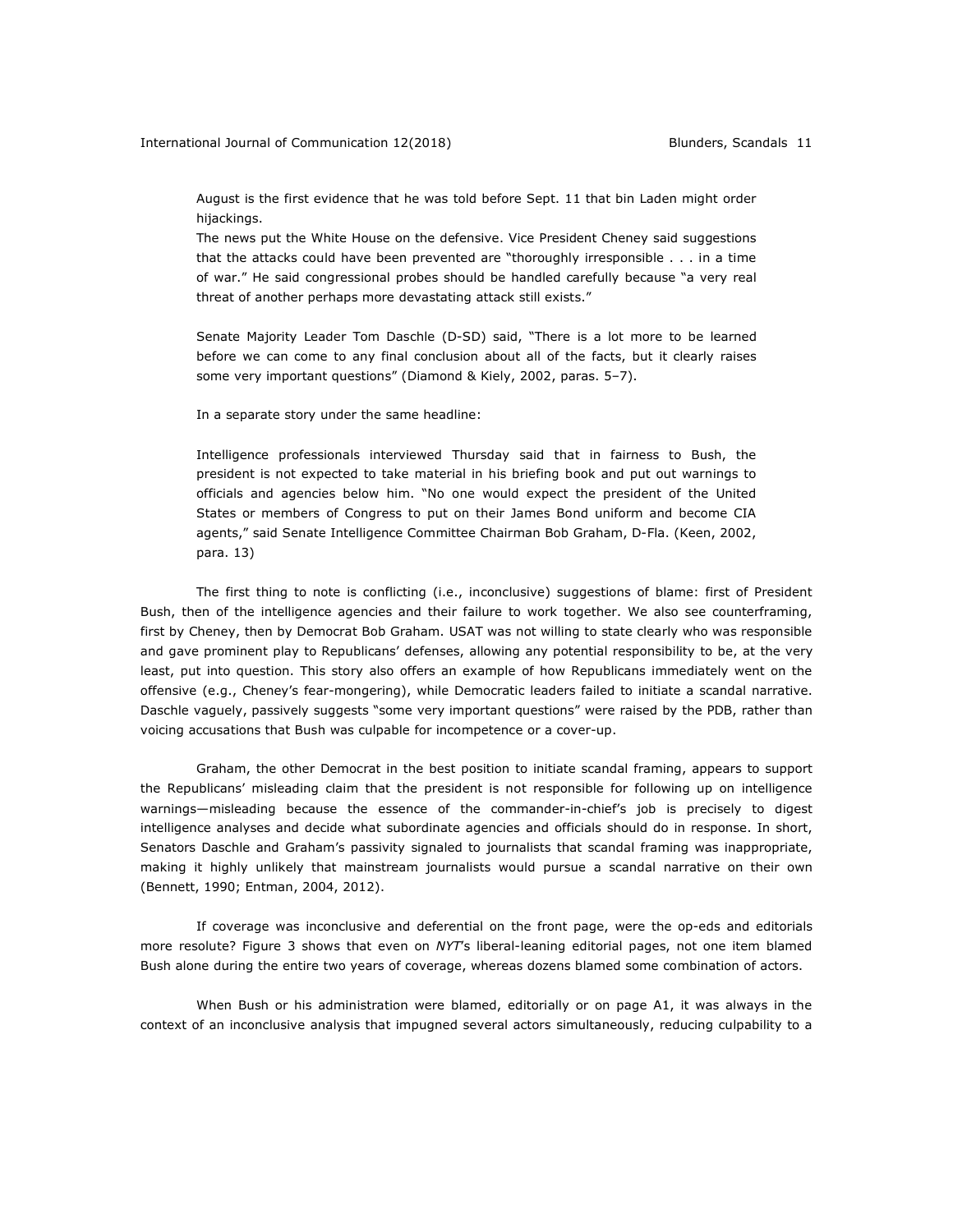he-said-she-said situation. The editorial pages of USAT provided little attention to any sort of culpability for  $9/11$ ; within the handful ( $n = 11$ ) of editorial items that suggested responsibility, none blamed Bush or his administration alone, and most followed Republicans' lead and blamed the impersonal intelligence apparatus, recommending reforms of government process rather than accountability for scandalous failure on the part of an identified person. (NBC doesn't run editorials.)



*Figure 3. Assignment of blame for 9/11 in NYT and USAT op-eds and editorials, over time. Note: The Ns are greater than the frequencies in Table 1 because some stories are counted more than once.*

#### *Benghazi: Major Scandal for Hillary Clinton*

The data presented above, along with Bush's ability to maintain sufficient public confidence in his ability to handle terrorism to win election in 2004, suggest that many Americans remained unaware or unconvinced that he received significant intelligence warnings before 9/11. In contrast, considerations of culpability for Benghazi persisted, resulting in serious damage to Hillary Clinton's political career. This despite several Republican-led investigations unearthing little or no evidence of culpability for Clinton (or Obama; e.g., Beauchamp, 2016; O'Toole, 2016). Perhaps more importantly, the Benghazi investigations revealed Clinton's use of a private e-mail server while serving as secretary of state and her erasure of 30,000 messages she deemed private. This led to further charges of evasiveness, dishonesty, and even criminality. Thus when scandal framing might otherwise have been exhausted, Benghazi morphed into what turned out to be the far more damaging e-mail scandal, discussed further below (Lipton, Scheiber, & Schmidt, 2015).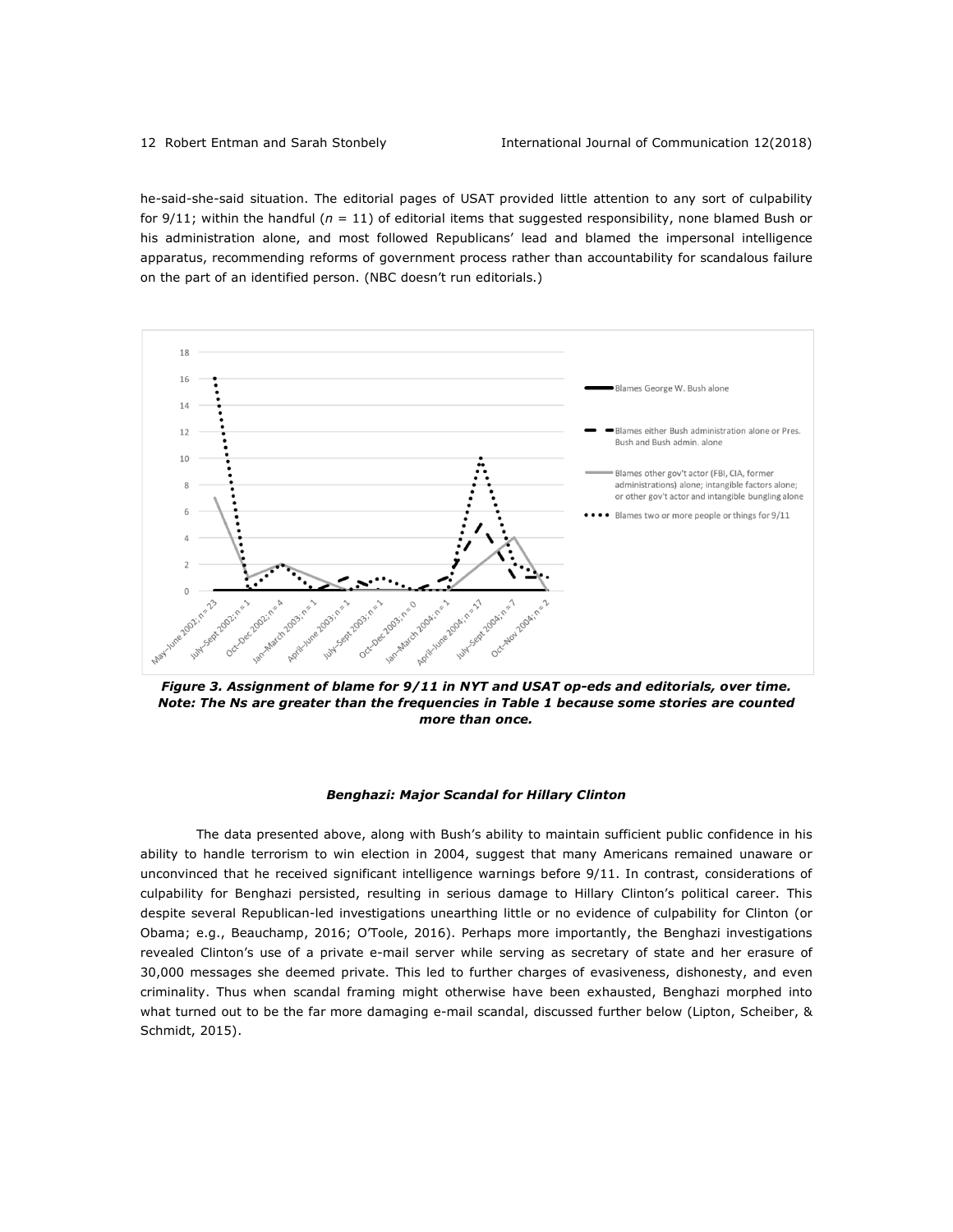<u>.</u>

Clinton and other Democrats' strategic communication choices over Benghazi contrast markedly with those of Bush and the Republicans. Both Clinton and Obama publicly and repeatedly accepted responsibility for the Benghazi attacks.<sup>10</sup> As honorable as this impulse might have been, it was a flawed political communication strategy. It gave the impression that Republicans were correct to frame Benghazi as a scandal rather than—like the Beirut barracks bombing of 1983—a tragedy. This frame of Benghazi succeeded despite the widely acknowledged political nature of the numerous inquiries (e.g., Rucker & Costa, 2015). Apologia further signaled to news media that Clinton and Obama merited at least some blame.

These differences are illustrated by the findings in Table 3, which displays data from our paragraph-level analysis for Benghazi. Coverage on the front pages of NYT and USAT and on NBC was much more likely to assign individual blame for Benghazi than it was for 9/11. Furthermore, the narrative included far less exculpatory language for Benghazi than it had for 9/11. Moreover, nearly two-thirds of paragraphs mentioning Clinton or Obama in conjunction with blame focused specifically on one of those two actors alone, in marked contrast to treatment of Bush, Rice, and Cheney, who were singled out for blame for 9/11 only one-fifth of the time. The smaller *n'*s for the Clinton-Benghazi paragraph analysis reflect the data presented in Table 1, showing less front-page attention to blame for Benghazi than 9/11 on the part of NYT, despite greater coverage on inside and editorial pages (and nearly equal front-page attention to Benghazi in USAT).

Table 3 shows that, in contrast with  $9/11$  news, all of the actors connected to Benghazi-Secretary Clinton, President Obama, the State Department, and intelligence agencies—were far more likely to be blamed than exculpated. The Benghazi narrative also focused more on individual than institutional culpability. In contrast to the minimal political fallout from 9/11, opinion data suggest that Benghazi and the ensuing e-mail controversy severely damaged Clinton. Her favorability declined from 66% before the Benghazi scandal to 50% after the Benghazi scandal framing began, and down to 31% after Republicans made Clinton's use of unsecured private e-mail a cornerstone of their 2016 presidential campaign (Newport, 2016; Saad & Newport, 2015).

<sup>&</sup>lt;sup>10</sup> Hillary Clinton first accepted personal responsibility on CNN (October 16): "Look, I take responsibility. I'm in charge of the State Department" (Labott, 2012). Shortly thereafter, Obama stated, "I am ultimately responsible for what is taking place there" (Mali, 2012).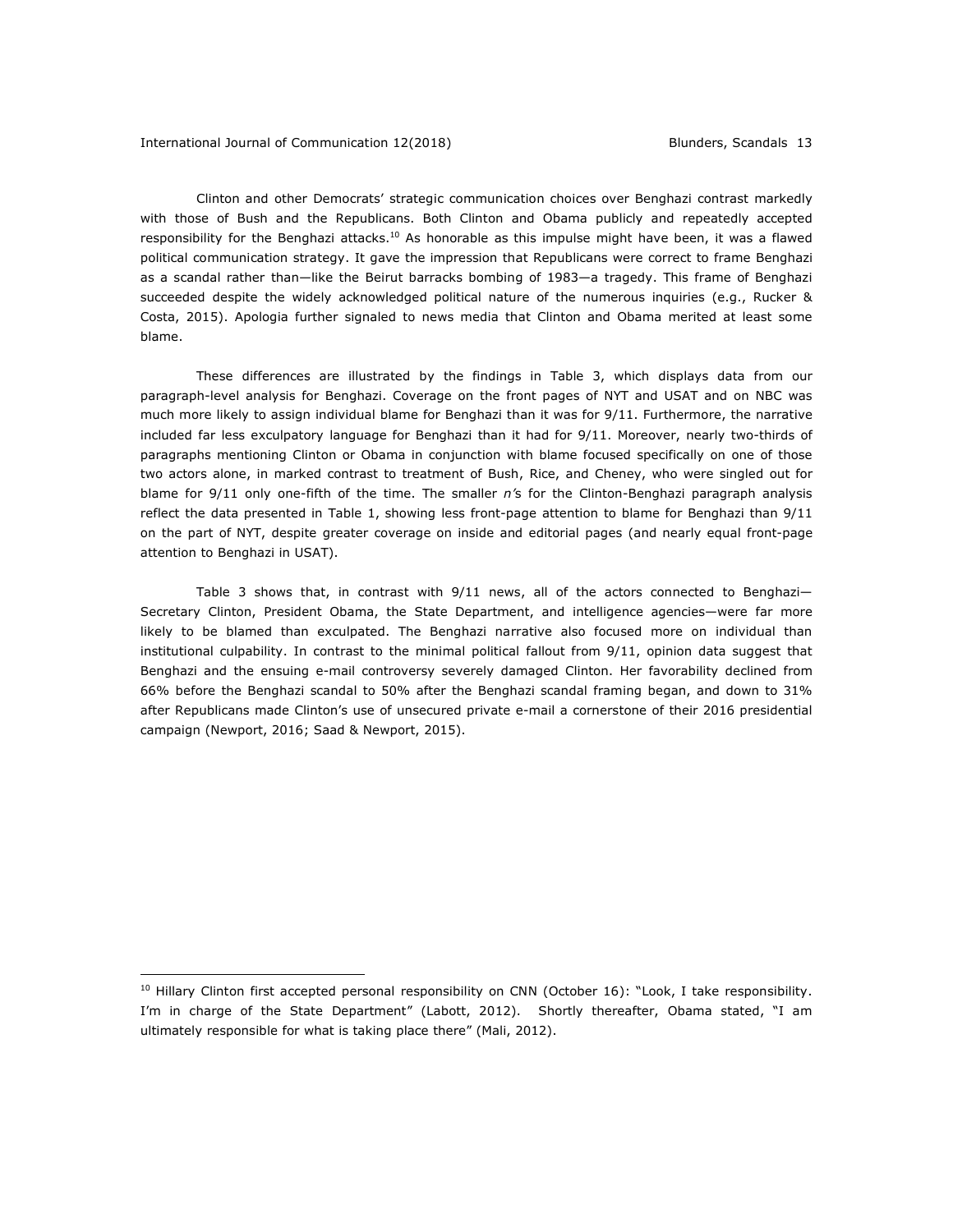|                      | % of Paragraphs                        |                                    |  |
|----------------------|----------------------------------------|------------------------------------|--|
|                      |                                        | Blaming Actor(s) and That Also Use |  |
|                      | Blaming Specific Actor(s) <sup>a</sup> | Exculpatory Language               |  |
| Hillary Clinton      | 63.6 ( $n = 21$ of 33)                 | 12.1 ( $n = 4$ of 33)              |  |
| Obama or Obama       |                                        | $0.0$ ( $n = 0$ of 36)             |  |
| administration       | 69.4 ( $n = 25$ of 36)                 |                                    |  |
| State Department     | 55.0 ( $n = 11$ of 20)                 | 25.0 ( $n = 5$ of 20)              |  |
| FBI or CIA           | 100.0 ( $n = 14$ of 14)                | 21.4 ( $n = 3$ of 14)              |  |
| $\sim$ $\sim$ $\sim$ | $\sim$ $\sim$                          | .                                  |  |

# *Table 3. Association of Blame and Exculpation of Blame for Benghazi, at the Paragraph Level (NYT A1, USAT A1, and all NBC).*

<sup>a</sup> Shown as percentage of all paragraphs mentioning only that actor in association with blame words.

The morphing of Benghazi into the e-mail scandal resulted from dogged investigation by Benghazi committees and politically adroit moves by Republicans. The private e-mail server allowed Republicans finally to abandon the dry well of Benghazi, yielding a gusher of new evidence suggesting Clinton's dishonesty and evasiveness.

As shown in Figure 4, polls asking what people had recently heard about Clinton reflect this success (Saad & Newport, 2015). According to Saad and Newport, 2015:

The frequent mentions of the e-mail controversy certainly suggest that Clinton's attempts to get other messages out to the public, which might either change her image or excite those who already like her, were largely drowned out by the media coverage of the e-mail matter at the time of the survey . . . Indeed, the second-, third- and fourthmost-frequently used words associated with Clinton also relate to e-mails: "FBI," "investigation" and "scandal."11 (para. 8)

The e-mail scandal not only eclipsed Benghazi, but it also became a major theme of mainstream campaign coverage throughout 2016. For example, the network evening news programs devoted 100 minutes to Clinton's e-mail and only 32 minutes to all major public policy issues (Yglesias, 2016).

 $11$  Bush's management of 9/11 might have morphed into an e-mail scandal too. The 9/11 Commission never received a large volume of potentially relevant e-mails from Secretary of State Colin Powell, who had erased them (Boehlert, 2015).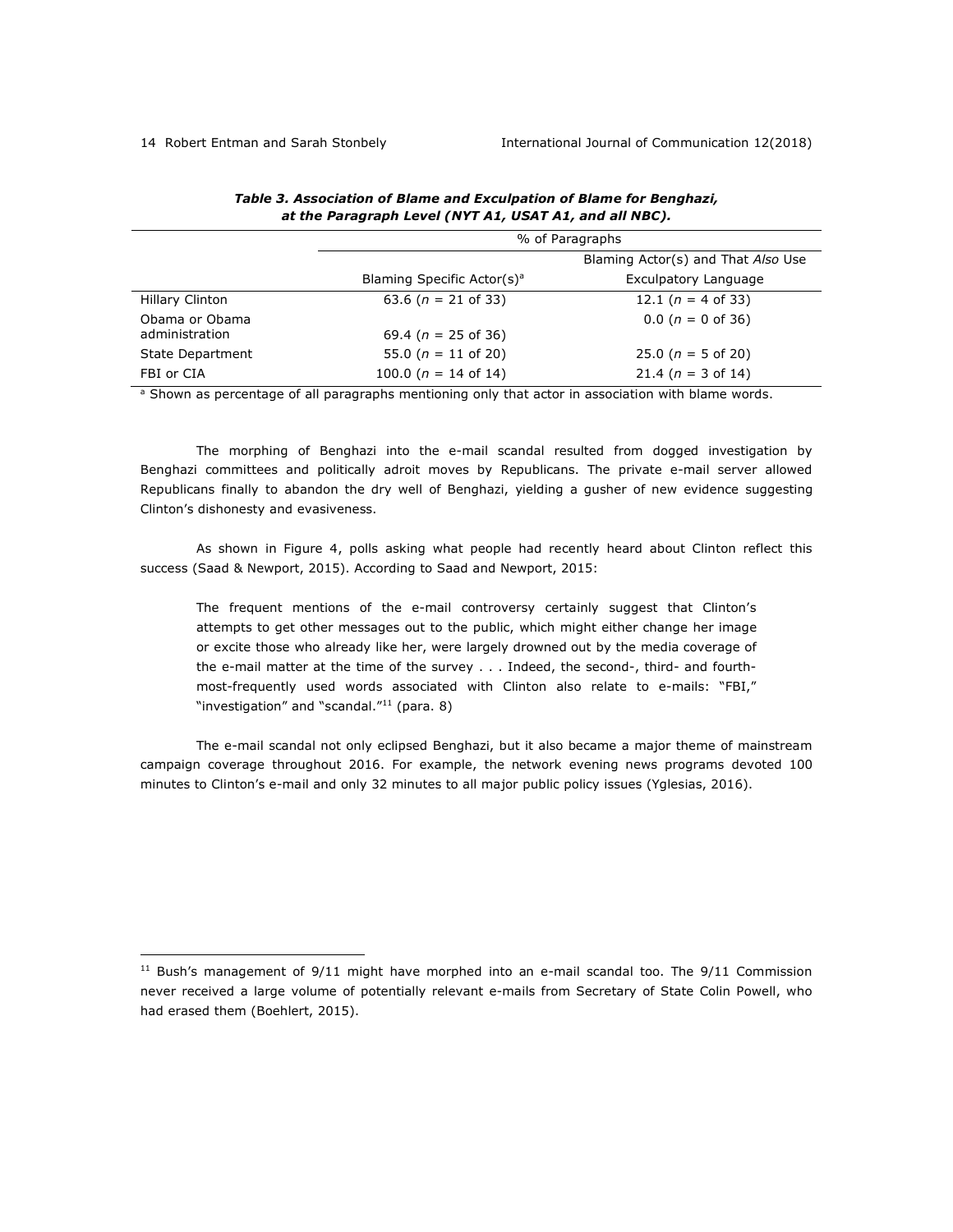

What Americans Have Heard About Hillary Clinton

Most frequently used substantive words in answer to the question: Please tell me what you may have recently heard or read about Hillary Clinton

Based on 754 U.S. adults familiar with Hillary Clinton Gallup Daily tracking, Aug. 24-30, 2015

#### **GALLUP**

#### *Figure 4. Word cloud of Gallup poll shows e-mail scandal dominance.*

We conducted a simple count of all items mentioning "Benghazi" within a paragraph of "scandal" from the day of the attack itself through Election Day 2016; unlike data in Table 1, this enumeration does not require any reference to blame but does require explicit use of the term "scandal." It shows a high level of attention to Benghazi: 53 items in NYT alone, 42 also mentioning Clinton. Benghazi transmogrified as of March 2015 into an e-mail scandal. In NYT, editorially supportive of Clinton, "scandal" occurred within a paragraph of "e-mail" 120 times. Of these, 74 mentioned Clinton.<sup>12</sup> Compare the total of 116 (42 + 74) items in NYT referencing Clinton in the same text as an e-mail or Benghazi scandal with the 2 items suggesting (but denying) a Bush connection to a 9/11 scandal.

This points to a second noteworthy dimension of Benghazi in contrast to 9/11: the major role of conservative partisan news media. Not only is the liberal partisan media sector anemic compared with the well-developed conservative complex (e.g., Faris et al., 2017; Medvetz, 2012; Rich & Weaver, 2000), but cable television news and online news—both of which thrive on partisan content—were more integral parts of the news and information landscape in the 2010s than they were when 9/11 occurred.

For example, a LexisNexis search reveals that between the dates of the Benghazi attack— September 11, 2012—and a week after Clinton's last congressional testimony, October 30, 2015, the three mainstream outlets we analyzed ran 1,285 stories or segments mentioning Benghazi, whereas Fox News ran 2,970. Although this is an imperfect measure, these numbers do indicate that conservative

 $12$  The time period for this search was March 2, 2015, when NYT first broke the story, through November 9, 2016.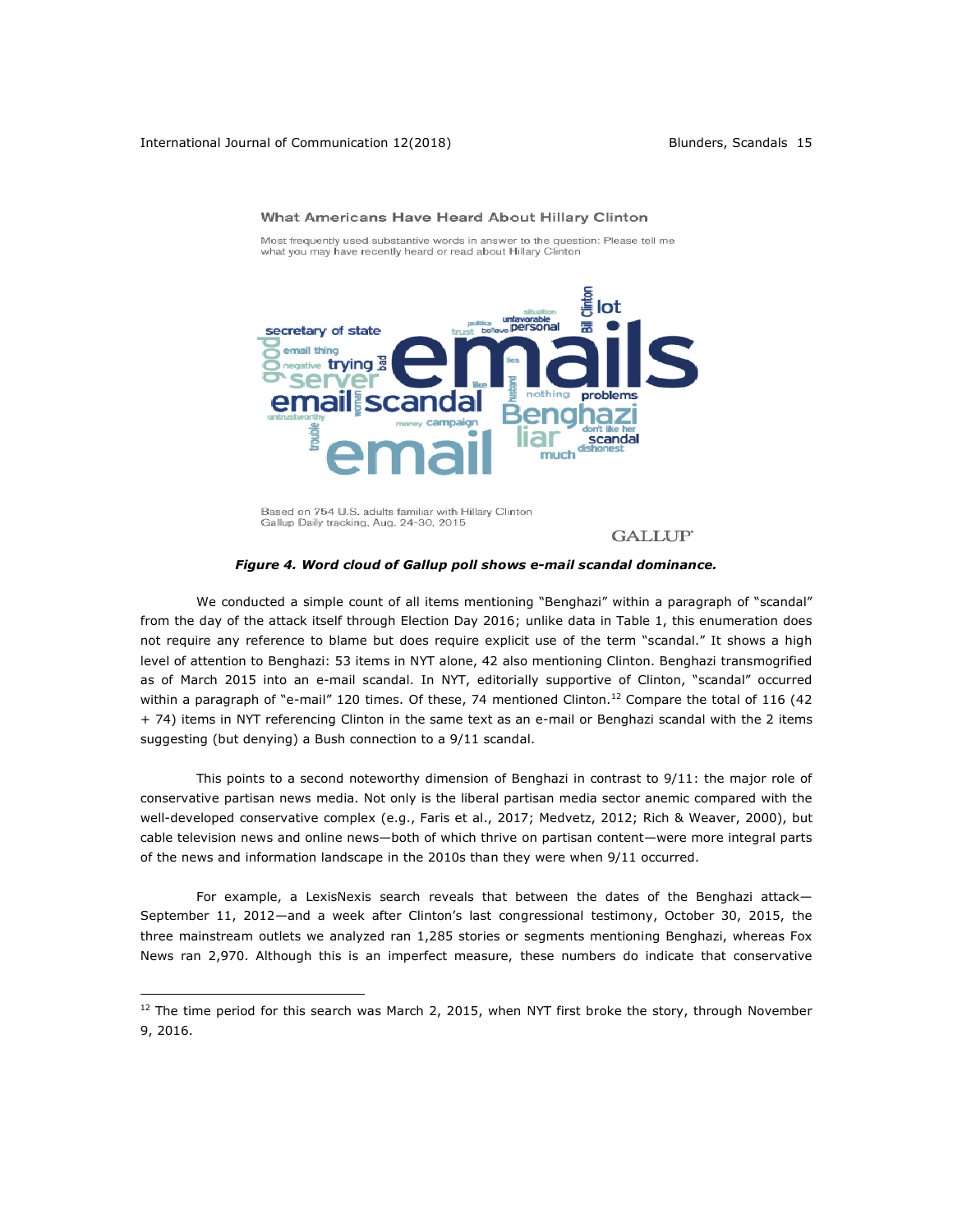outlets paid close attention to the Republicans' Benghazi narrative, giving oxygen to the charges of Clinton malfeasance and supplementing the Republicans' efforts when there was little new to report.

An example from Fox on Benghazi is from a Sean Hannity show on Benghazi. It offered statements from many guests dissecting blame for Benghazi, including Sen. Lindsey Graham (R-SC), who pointedly stated that Clinton "was not clear eyed. She was deaf and blind and before the attack . . . a clear example of a failed foreign policy, a detached president and a deaf and blind secretary of state." (Hannity, 2013, p. 6). Note the contrast of Lindsay Graham's strong language twice accusing Clinton of being deaf and blind with that quoted earlier, by Democrats Bob Graham and Tom Daschle about Bush. Democrats could have condemned Bush and Powell for deafness, blindness, and detachment before 9/11but didn't.

As Alter (2013) observed, "Roger Ailes [i.e., Fox News] covered the Benghazi story as if it were Watergate just before Nixon's resignation, with almost wall-to-wall coverage" (p. 347). Just and Crigler (2014) compared Benghazi coverage on Fox to coverage on the AP, CBS *Evening News*, and the BBC, finding Fox significantly more likely to cover the scandal-framing events engineered by congressional Republicans and more likely to slant negatively against Clinton. To people who get most of their news from right-wing cable news, radio, websites, and social media, Benghazi was indelibly coupled with Obama and Clinton in a persistent way that it was not for audiences of USAT, NYT, or NBC (see also DellaVigna & Kaplan, 2007; Martin & Yurukoglu, 2017).

#### **Summary and Conclusion**

Contrasting the political communication of the two political parties in the aftermath of terrorist events suggests that strategic communication can be a far greater determinant of media framing of culpability than the facts. For example, to ensure scandal framing of Benghazi, Republicans held numerous hearings targeting Clinton's personal responsibility; enjoyed support of Republican-aligned media that repeatedly attacked Clinton for scandalous misconduct; and orchestrated tearful, angry, telegenic attacks on Clinton from Benghazi victims' families. Democrats held no hearings targeting Bush's personal responsibility for 9/11 and failed to obtain help from Democratic-aligned media such as NYT, which did not focus on Bush's responsibility from the start or return to the matter repeatedly over several years. Democrats also did not manage events with grieving survivors unloading on Bush for failing to forestall the attacks.

Some might argue that Benghazi actually represents the accountability system at work. Despite the small scale of the tragedy, and the minimal involvement of Secretary Clinton and President Obama, the Benghazi scandal did force Clinton to answer for whatever culpability she had in failing to ensure adequate protection of the U.S. citizens in Benghazi. However, what we have attempted to show is the different, and disproportionate, treatment that these two political events received—and make the theoretical point that strategic political communication can and often does outweigh facts in determining who, if anyone, is held accountable. Of course, facts aren't irrelevant. The 9/11 attacks' locations and size mattered, and perhaps made successful scandal framing more difficult. But the national trauma did not render impossible at least a more balanced debate over Bush's culpability, if not a full-blown 9/11 scandal.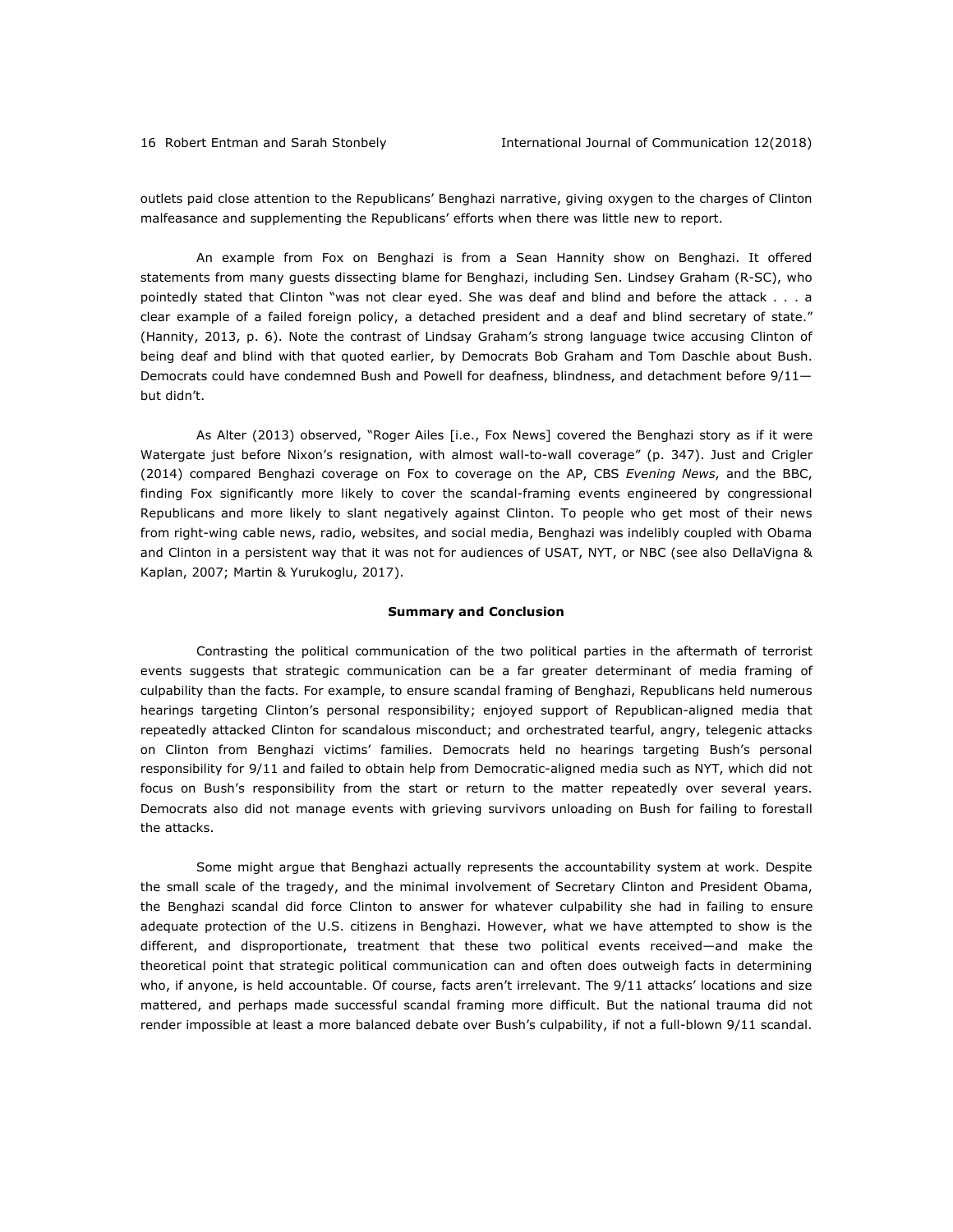Consider this thought experiment: Assume Al Gore won the presidency in 2000, then ignored repeated warnings of massive terrorist attacks. Would Republicans, who so tenaciously and successfully promoted Benghazi as a scandal, have been incapable of exploiting 9/11 to weaken Gore? Perhaps, but the question makes clear the wide spectrum of possibilities for scandal framing, from making mountains of molehills to framing molehills as mountains.

This suggests that scandal processes are inconsistently applied to enforce accountability for incompetent stewardship of foreign policy and sometimes (if not often) fail to incentivize U.S. policy makers to learn from mistakes. For example, the lack of accountability after 9/11 helps us understand subsequent policy mistakes, including launching and incompetently managing the Iraq war. Not being held accountable for ignoring the pre-9/11 intelligence meant that Bush perceived no incentives to scrutinize later intelligence offering only flimsy evidence that Iraq had weapons of mass destruction (WMD).<sup>13</sup> Disregarding evidentiary weaknesses led to a massive failure throughout the U.S. foreign-policy-making apparatus as the media and congressional elites of both parties permitted a war that likely undermined U.S. security interests.

With a major 9/11 scandal as prelude, the Democrats and media might have more aggressively promoted scandal framing of Bush's personal responsibility for the failure to find WMD in Iraq and for incompetent oversight of the occupation, which in turn might have altered the 2004 election outcome. Instead, Bush won, 18 full months after it was clear there were no WMD and the war was not being won. In fact, had Bush's standing been damaged from a 9/11 scandal, he might have failed to gather political support for an Iraq war in the first place.

These cases also suggest partisan asymmetry in competent strategic communication. Democrats fail to take advantage of openings such as those provided by 9/11 and Iraq to weaken the Republicans' brand as the party that owns national security and foreign policy competence. And, as illustrated by Benghazi, Democrats' communicative weaknesses seem to make them more vulnerable to scandals. Although it might seem better that one party be held accountable for foreign policy miscues than none, this lopsidedness has a downside: reinforcing Republicans' unaccountable ownership of national security and defense issues. Among other things, that puts pressure on Democrats to prove their toughness by supporting risky military solutions that prudent policy makers might otherwise find problematic.

This brings us back to our normative point: Inconsistencies and asymmetries in the politics of scandal weaken leaders' incentives to learn from mistakes, to manage national security competently, and to act with prudence and reasonable transparency. Ironically, given Republicans' excoriation of Clinton for using unsecured e-mail, during the campaign and early in his presidency, President Trump used an easily hacked cell phone (Waddell, 2017) and conveyed classified information to the Russian foreign minister (Unger, 2017), among many diplomatic fumbles. This suggests that he and his administration did not feel compelled to engage in prudent foreign-policy making. Americans of all political leanings, and citizens of

<sup>&</sup>lt;sup>13</sup> U.S. intelligence agencies only agreed to support the idea that Iraq still had WMD under enormous pressure from the president and vice president (see, e.g., Leopold, 2015).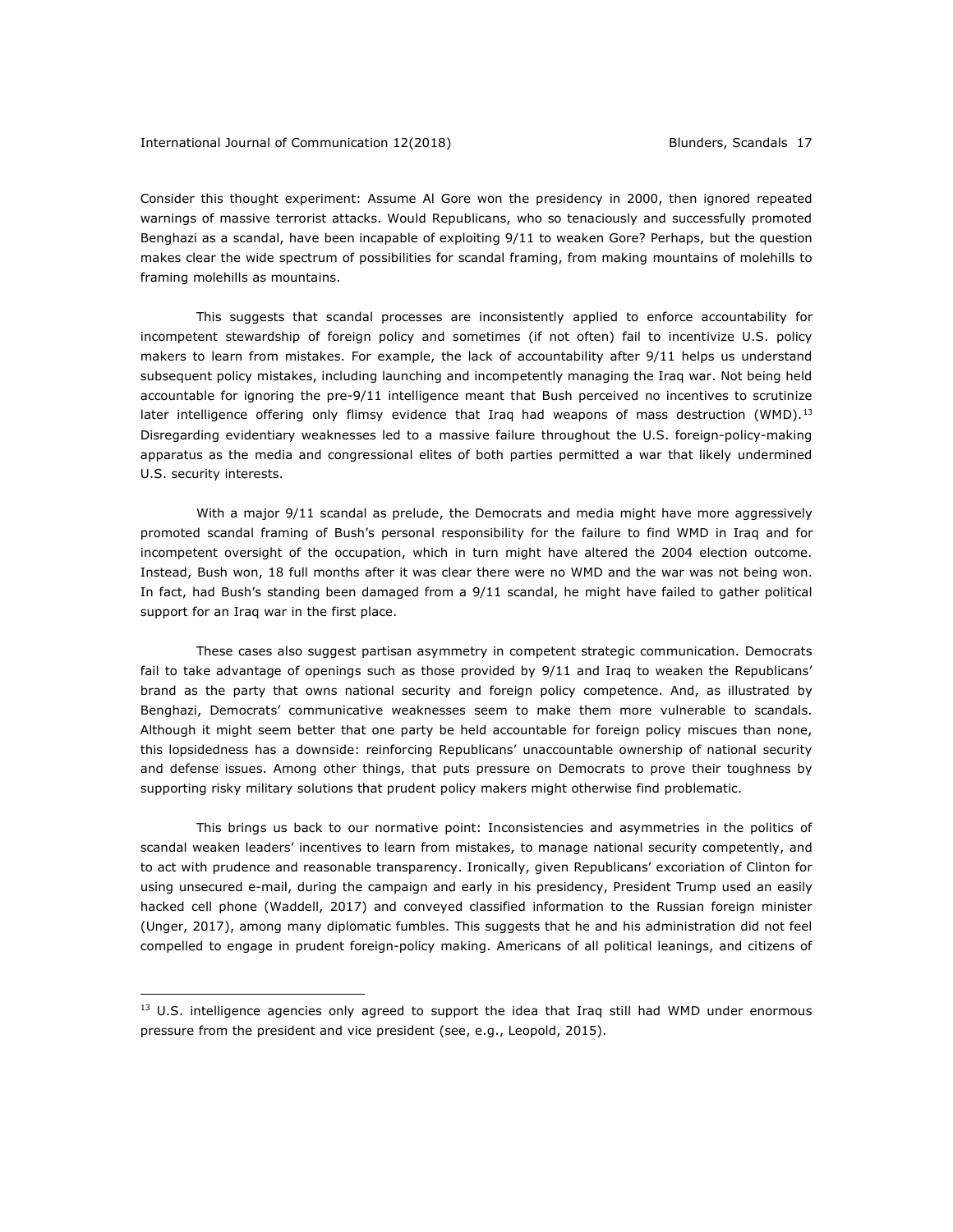the many countries affected by U.S. policies, would benefit from a better calibrated foreign policy scandal process that yields stronger incentives for officials to make careful, informed decisions.

#### **References**

Alter, J. (2013). *The center holds: Obama and his enemies.* New York, NY: Simon & Schuster.

- Beauchamp, Z. (2016, July 18). 9 questions about Benghazi you were too embarrassed to ask. *Vox*. Retrieved from https://www.vox.com/2015/10/12/9489389/benghazi-explained
- Bennett, W. L. (1990). Toward a theory of press-state relations in the United States. *Journal of Communication*, *40*(2), 103–127.
- Bennett, W. L., Lawrence, R. G., & Livingston, S. (2006). None dare call it torture: Indexing and the limits of press independence in the Abu Ghraib scandal. *Journal of Communication*, *56*(3), 467–485.
- Block, M., & Siegel, R. (Hosts). (2004, April 14). David Brooks and E.J. Dionne discuss the issues asked of President Bush in last night's press conference. In NPR, *All Things Considered*. Washington, DC.
- Boehlert, E. (2015, March 12). The George W. Bush e-mail scandal the media has conveniently forgotten. *Salon.* Retrieved from http://www.salon.com/2015/03/12/the\_george\_w\_bush\_email\_scandal\_the\_media\_has\_conveni ently\_forgotten\_partner/
- Bush, J. (2015, September 17). He kept us safe [Tweet]. Retrieved from https://twitter.com/jebbush/status/644542458735525888
- Byrnes, J. (2016, February 23). Top reactions in Gallup poll: Clinton 'dishonest,' Sanders 'socialist.' *The Hill*. Retrieved from http://thehill.com/blogs/blog-briefing-room/news/270378-top-reactions-insurvey-clinton-dishonest-sanders-socialist
- Clarke, R. (2004). *Against all enemies: Inside America's war on terror*. New York, NY: Free Press.
- DellaVigna, S., & Kaplan, E. (2007). The Fox News effect: Media bias and voting. *The Quarterly Journal of Economics*, *122*(3), 1187–1234.
- Diamond, J., & Kiely, K. (2002, May 17). White House defends its actions on hijack warnings. *USA Today*, A1.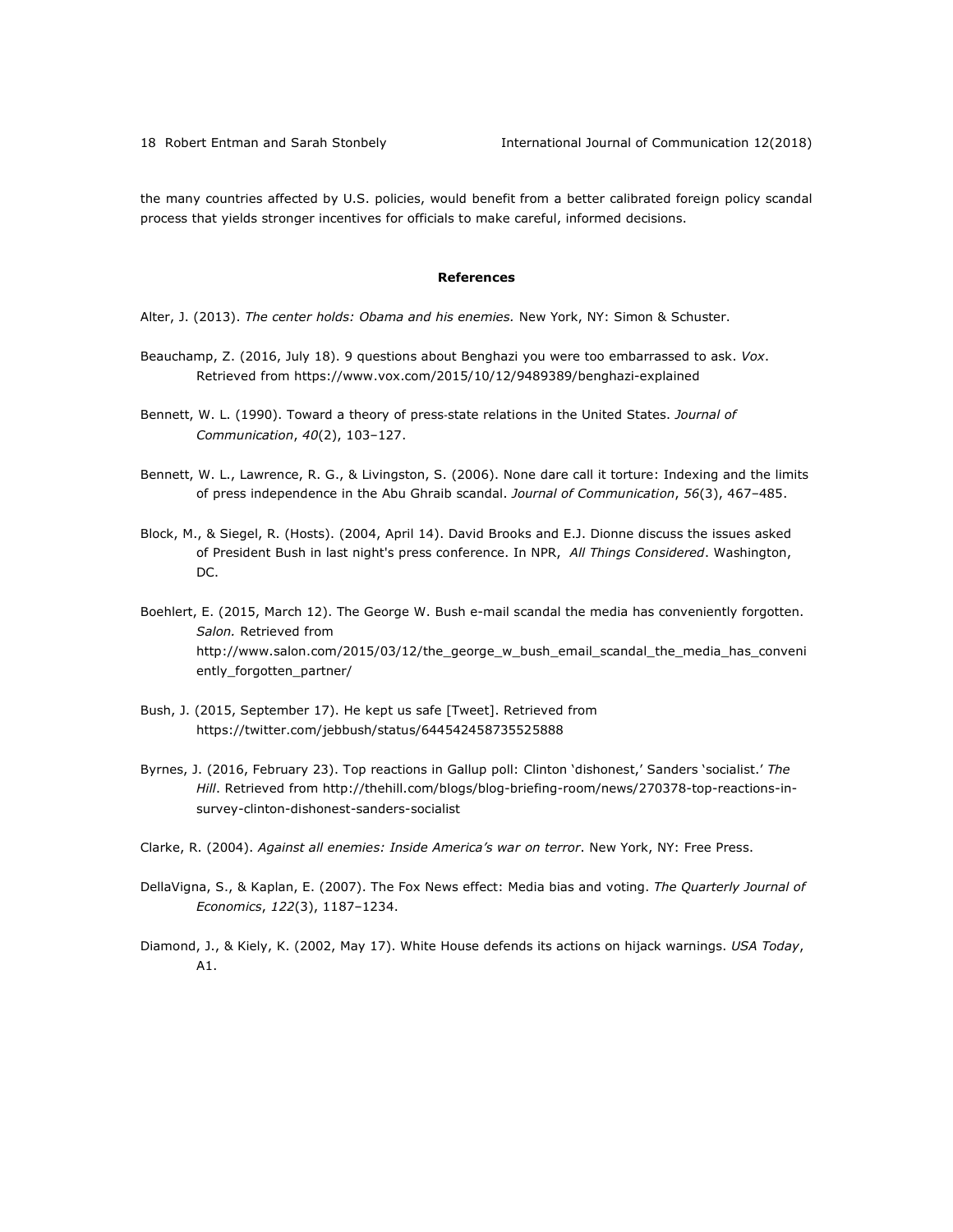- Domke, D., Graham, E. S., Coe, K., Lockett, J. S., & Coopman, T. (2006). Going public as political strategy: The Bush administration, an echoing press, and passage of the Patriot Act. *Political Communication*, *23*(3), 291–312.
- Eichenwald, K. (2011, September 10). The deafness before the storm. *The New York Times.* Retrieved from http://www.nytimes.com/2012/09/11/opinion/the-bush-white-house-was-deaf-to-9-11 warnings.html
- Entman, R.M. (1989). *Democracy without citizens: Media and the decay of American politics.* New York, NY: Oxford University Press.
- Entman, R.M. (1993). "Framing: Toward clarification of a fractured paradigm. *Journal of Communication*, *43*(4), 51–58.
- Entman, R. M. (2004). *Projections of power: Framing news, public opinion, and U.S. foreign policy*. Chicago, IL: University of Chicago Press.
- Entman, R. M. (2012). *Scandal and silence: Media responses to presidential misconduct*. New York, NY: Polity Press.
- Faris, R. M., Roberts, H., Etling, B., Bourassa, N., Zuckerman, E., & Benkler, Y. (2017). *Partisanship, propaganda, and disinformation: Online media and the 2016 U.S. presidential election*. Cambridge, MA: Berkman Klein Center for Internet & Society.
- Golan, G. (2007). Inter-media agenda setting and global news coverage. *Journalism Studies*, *7*(2), 323– 333.
- Grossmann, M., & Hopkins, D. A. (2016). *Asymmetric politics: Ideological Republicans and group interest Democrats*. New York, NY: Oxford University Press.
- Hacker, J. S., & Pierson, P. (2016). Making America great again: The case for the mixed economy. *Foreign Affairs*, *95*, 69–90.
- Hannity, S. (Host). (2013, March 8). Benghazi Six Months of Deceit. Retrieved from https://archive.org/details/FOXNEWSW\_20130309\_020000\_Benghazi\_Six\_Months\_of\_Deceit
- Hart Research Associates. (2015, October). NBC News/Wall Street Journal Survey. Study #15462. Retrieved from https://www.scribd.com/doc/286132150/15462-NBCWSJ-Oct-Poll-Final
- Iyengar, S. (1991). *Is anyone responsible? How television frames political issues*. Chicago, IL: University of Chicago Press.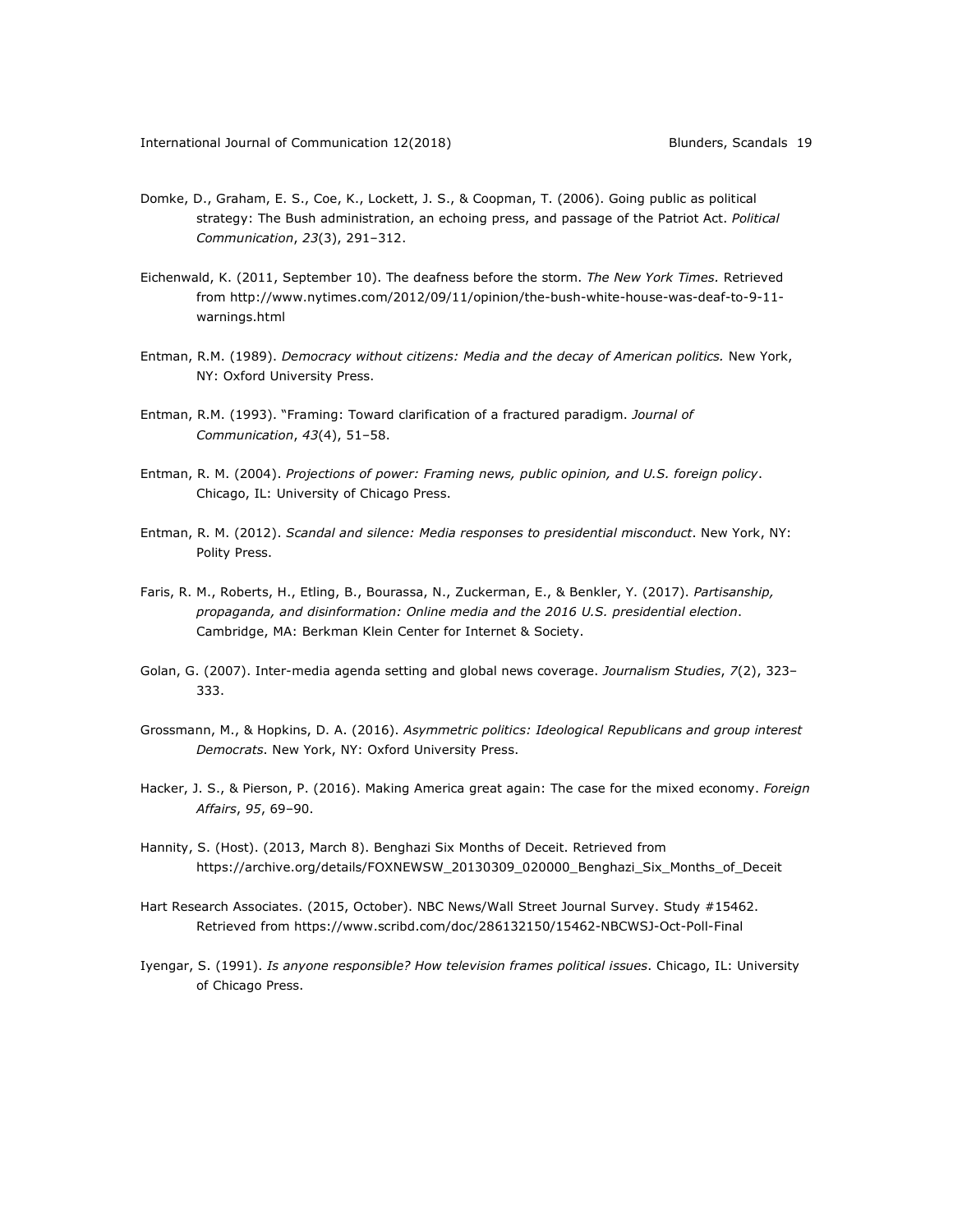- Johnston, M., & Risen, J. (2002, May 17). Traces of terrorism: The intelligence reports." *The New York Times*, A1.
- Just, M., & Crigler, A. (2014). *Media coverage of political scandals: Addressing concerns about personalization*. Paper presented at the annual meeting of the American Political Science Association, Washington, DC.
- Keen, J. (2002, May 17). White House defends its actions on hijack warnings. *USA Today*, A1.
- Kriner, D. L., & Schickler, E. (2014). Investigating the president: Committee probes and presidential approval, 1953–2006. *The Journal of Politics*, *76*(2), 521–534.
- Labott, E. (2012, October 16). Clinton: I'm responsible for diplomats' security. Retrieved from https://www.cnn.com/2012/10/15/us/clinton-benghazi/index.html
- Lakoff, G. (2014). *The all new don't think of an elephant! Know your values and frame the debate*. New York, NY: Chelsea Green.
- Leopold, J. (2015, March 19). The CIA just declassified the document that supposedly justified the Iraq invasion. *Vice*. Retrieved from https://news.vice.com/article/the-cia-just-declassified-thedocument-that-supposedly-justified-the-iraq-invasion
- Lipton, E., Scheiber, N., & Schmidt, M. S. (2015, October 11). Benghazi panel's mission evolved in its 17 months. *The New York Times*, A1.
- Luntz, F. (2007). *Words that work: It's not what you say, it's what people hear*. New York, NY: Hyperion.
- Mali, M. (2012, October 28). Obama says he is "ultimately" responsible for Benghazi security. *The Hill.*  Retrieved from http://thehill.com/policy/international/264469-obama-says-he-is-ultimatelyresponsible-for-benghazi-security
- Martin, G. J., & Yurukoglu, A. (2017, April 5). *Bias in cable news: Persuasion and polarization*. Unpublished manuscript. Retrieved from https://web.stanford.edu/~ayurukog/cable\_news.pdf
- Martinez, J. (2015, October 20). Defying a taboo, Trump condemns George W. Bush for 9/11 attacks. *Newsweek*. Retrieved from http://www.newsweek.com/trump-bush-september-11-attacks-ussafe-384971
- Medvetz, T. (2012). *Think tanks in America*. Chicago, IL: University of Chicago Press.
- Newport, F. (2016). Clinton's image at lowest point in two decades. *Gallup News.* Retrieved from http://news.gallup.com/poll/193913/clinton-image-lowest-point-two-decades.aspx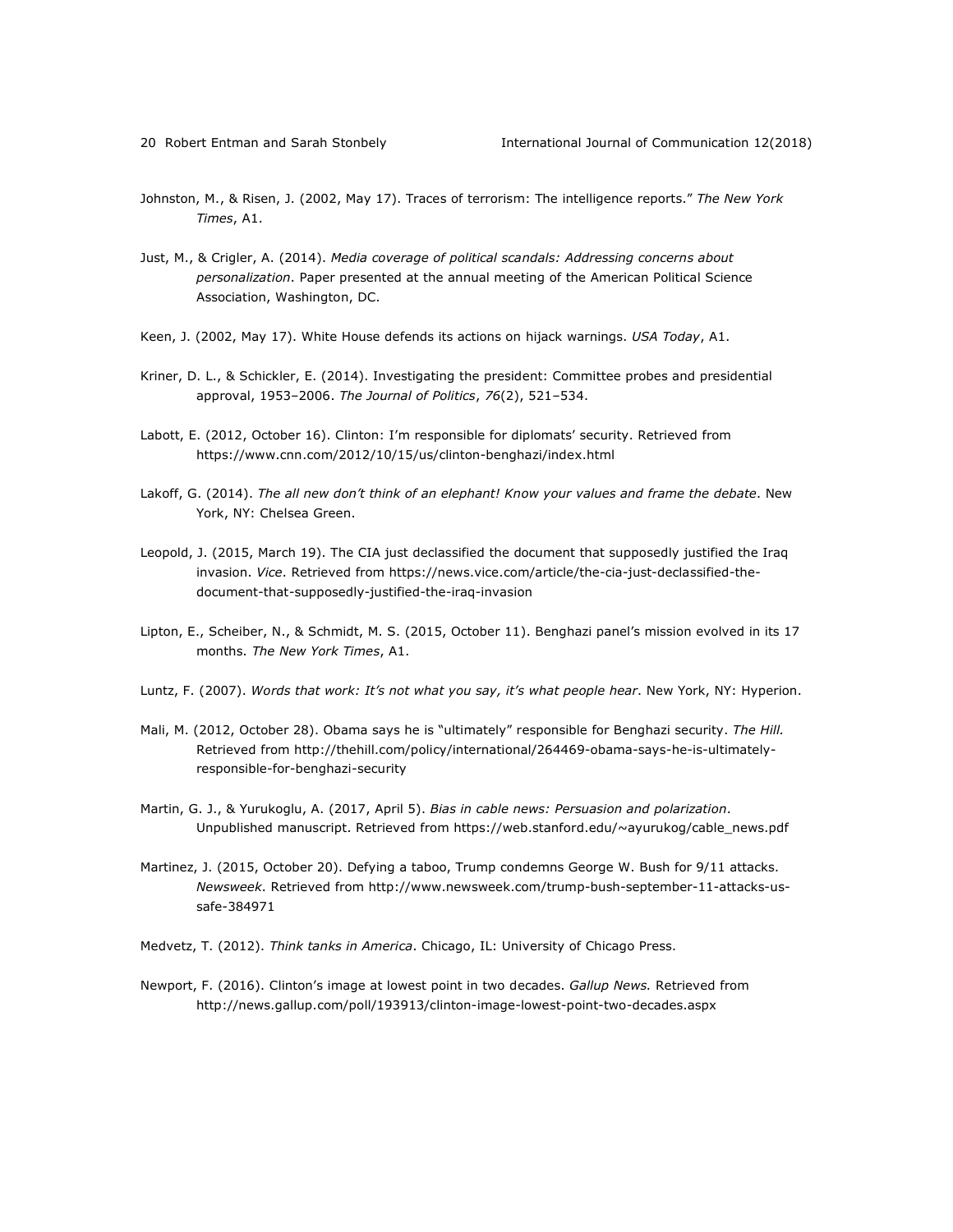- Nyhan, B. (2015). Scandal potential: How political context and news congestion affect the president's vulnerability to media scandal. *British Journal of Political Science*, *45*, 435–466.
- Olshansky, B. (2011). *Democracy detained: Secret unconstitutional practices in the U.S. War on Terror*. New York, NY: Seven Stories Press.
- O'Toole, M. (2016, June 28). In final report, Benghazi committee finds no new evidence of Clinton wrongdoing. *Foreign Policy*. Retrieved from http://foreignpolicy.com/2016/06/28/in-final-reportbenghazi-committee-finds-no-new-evidence-of-clinton-wrongdoing/
- Phillips-Fein, K. (2009). *Invisible hands: The making of the conservative movement from the New Deal to Reagan*. New York, NY: Norton.
- Rich, A., & Weaver, R. K. (2000). Think tanks in the U.S. Media. *The Harvard International Journal of Press/Politics*, *5*(4), 81–103.
- Rowling, C. M., Sheets, P., & Jones, T. M. (2015). American atrocity revisited: National identity, cascading frames, and the My Lai massacre. *Political Communication*, *32*(2), 310–330.
- Rucker, P., & Costa, R. (2015, October 1). McCarthy's Benghazi slip-up may aid Clinton. *Washington Post*, A1.
- Saad, L., & Newport, F. (2015, September 16). "Email" defines Clinton; "immigration" defines Trump. *Gallup*. Retrieved from http://www.gallup.com/poll/185486/email-defines-clinton-immigrationdefines-trump.aspx
- Schwartz, F. (2014, November 21). House report finds no attempt to mislead public over Benghazi: GOPled panel says administration "talking points" were flawed; military, CIA responded properly. *Wall Street Journal*. Retrieved from http://www.wsj.com/articles/house-report-cia-military-actedproperly-in-benghazi-attacks-1416616698)
- Senate Committee on Intelligence. (2014). *Report of the U.S. Senate Select Committee on Intelligence Review of the Terrorist Attacks on U.S. Facilities in Benghazi, Libya, September 11-12, 2012* (S. Report 113–134). Washington DC: U.S. Government Printing Office. Retrieved from http://www.intelligence.senate.gov/sites/default/files/publications/113134.pdf
- Thorson, E. (2016). Belief echoes: The persistent effects of corrected misinformation. *Political Communication*, *33*(3), 460–480.
- Unger, C. (2017, July 13). Trump's Russian laundromat. *New Republic.* Retrieved from https://newrepublic.com/article/143586/trumps-russian-laundromat-trump-tower-luxury-highrises-dirty-money-international-crime-syndicate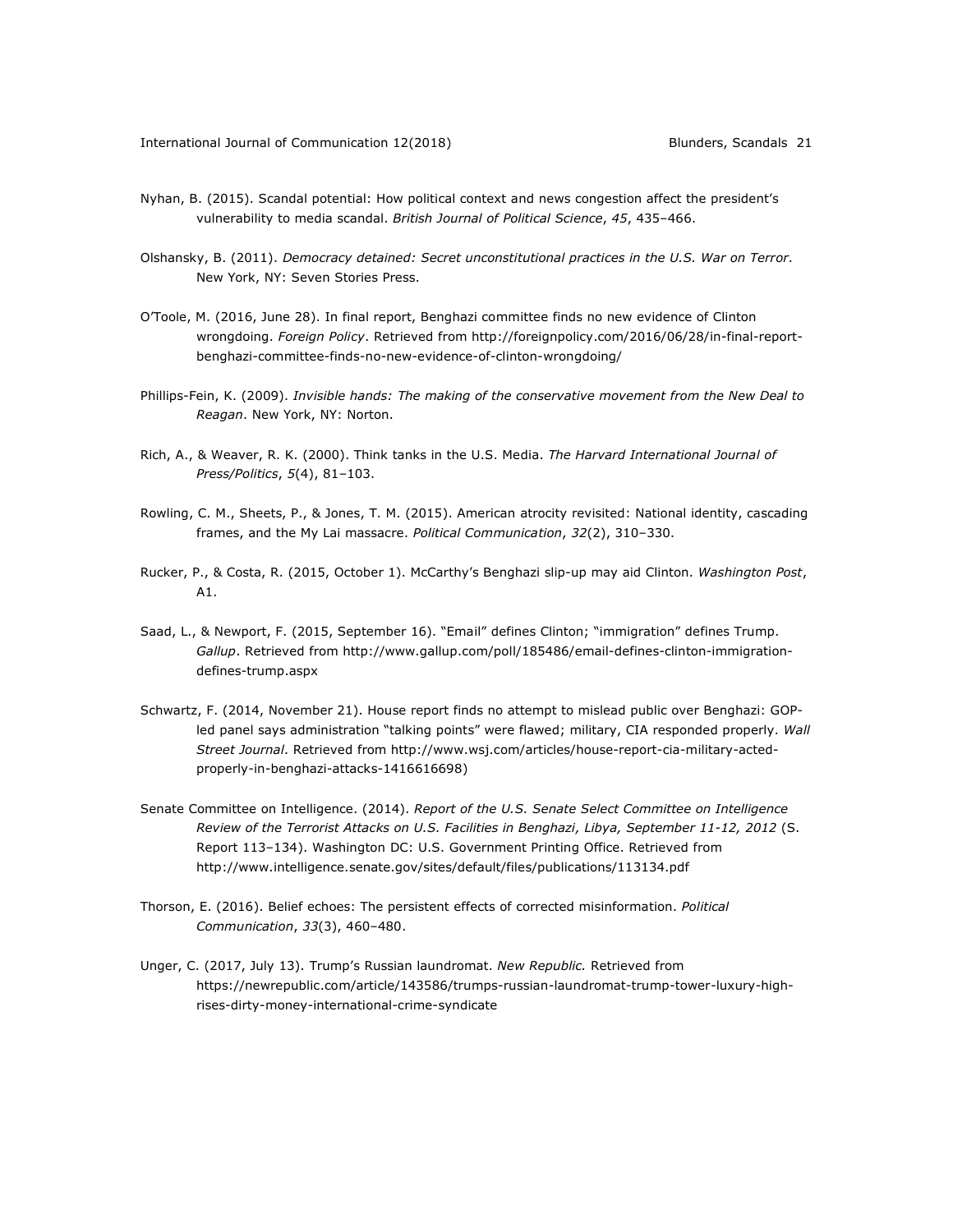Waddell, K. (2017, March 27). Is Trump still tweeting from his unsecured Android phone? *The Atlantic*. Retrieved from https://www.theatlantic.com/technology/archive/2017/03/trump-androidtweets/520869/

Westen, D. (2007). *The political brain*. New York, NY: Public Affairs.

- Whipple, C. (2015, November 12). "'The attacks will be spectacular.'" *Politico*. Retrieved from http://www.politico.com/magazine/story/2015/11/cia-directors-documentary-911-bush-213353
- Wright, R. (2004, April 9). One hearing, two worlds. *The New York Times*. Retrieved from http://www.nytimes.com/2004/04/09/opinion/one-hearing-two-worlds.html
- Yglesias, M. (2016, November 4). The real Clinton email scandal is that a bullshit story has dominated the campaign. *Vox*. Retrieved from http://www.vox.com/policy-andpolitics/2016/11/4/13500018/clinton-email-scandal-bullshit

#### **Appendix**

Paragraph-level analysis search terms

### *9/11*

President Bush: ("President Bush" OR "Bush" OR "George W. Bush" OR "George W Bush" OR "Mr. Bush" OR "the president") AND NOT administration AND NOT "Bush campaign"

White House: "White House" OR "Bush officials" OR "oval office"

Bush administration: "Bush administration" OR "the administration" OR "Bush team"

FBI or CIA: FBI or CIA OR F.B.I. OR C.I.A. or "intelligence agencies" or "intelligence agency" or "intelligence community" OR "intelligence communities" OR "intelligence officials" OR "intelligence official" OR "Central Intelligence Agency" OR "Federal Bureau of Investigation"

**Mueller:** Mueller OR "F.B.I. Director" OR "Director of the F.B.I." OR "FBI Director" OR "Director of the FBI"

**Tenet:** Tenet OR "C.I.A. Director" OR "Director of the C.I.A." OR "CIA Director" OR "Director of the CIA"

**Rice:** Rice OR "National Security Advisor"

**Cheney:** Cheney OR "vice president"

**Ashcroft:** Ashcroft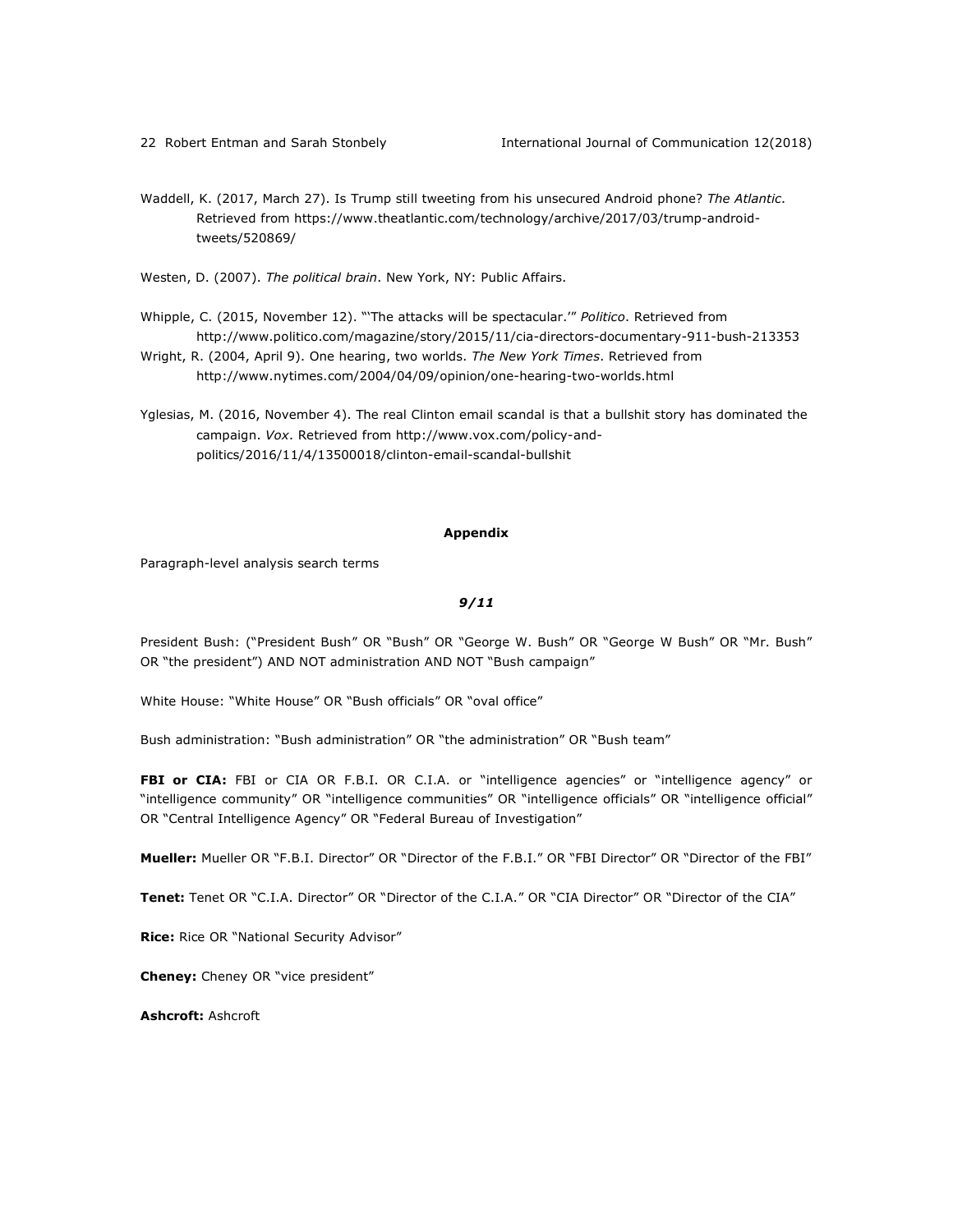**The gov't in general:** "the government" OR "the government's"

#### **Blame language:**

(warning OR memo OR threat OR briefing OR unheeded OR dismissed OR ignored OR blame OR "intelligence failure" OR "intelligence failures" OR "intelligence lapses" OR "failed to" OR "failing to" OR "failure to") AND NOT Iraq

#### **Exculpatory language:**

("not a warning" OR vague OR "no time" OR "no place" OR historical OR history OR "did not say" OR nonspecific OR "too general" OR "too generalized" OR specifics OR "no specificity" OR "no specifics" OR "not specific" OR "no serious evidence" OR unforeseen OR "no specific threat" OR "not shared" OR "no one individual" OR "did not have all the threat information" OR "had not been told" OR "did not mention" OR "nothing that indicates" OR "nothing that indicated" OR speculative OR "not enough resources" OR defending OR overseas OR abroad OR insisted OR "denied accusations" OR "not a threat report" OR "no indication" OR "does not recall" OR "wasn't briefed" OR accuse OR accuses)

#### *Benghazi*

**Clinton:** Clinton AND NOT "Bill Clinton" AND NOT "Chelsea Clinton" AND NOT "President Clinton"

**Obama**: Obama OR "the president" OR "oval office" OR "White House" OR "Obama officials"

**Susan Rice:** Rice OR "United Nations Ambassador" OR "UN Ambassador" OR "U.N. Ambassador" OR "ambassador to the United Nations"

FBI or CIA: FBI or CIA OR F.B.I. OR C.I.A. or "intelligence agencies" or "intelligence agency" or "intelligence community" OR "intelligence communities" OR "intelligence officials" OR "intelligence official" OR "Central Intelligence Agency" OR "Federal Bureau of Investigation"

**State Department:** "State Department" OR "Department of State" OR "State Dept"

#### **Benghazi association:**

Separate code for simple association of the actor and the word "Benghazi"

#### **Blame language:**

"what went wrong" OR inadequate OR blame OR blaming OR blamed OR ("lack of" AND security) OR "ignoring requests" OR "ignored requests" OR "warnings were ignored" OR "relied too much" OR failure OR failures OR "failed to" OR faulted OR "could have intervened" OR "caught napping" OR "missed signs" OR "whether Mr. Obama called" OR "when Mr. Obama spoke" OR incompetence OR "person next to Secretary" OR "was told not to" OR Watergate OR "underestimated how dangerous" OR "underestimated the danger" OR subpoena OR "inadequate protection" OR "grossly inadequate" OR "security issues" OR "dereliction of duty" OR "could have been prevented" OR "stopped them from interceding" OR "ordered them to wait" OR